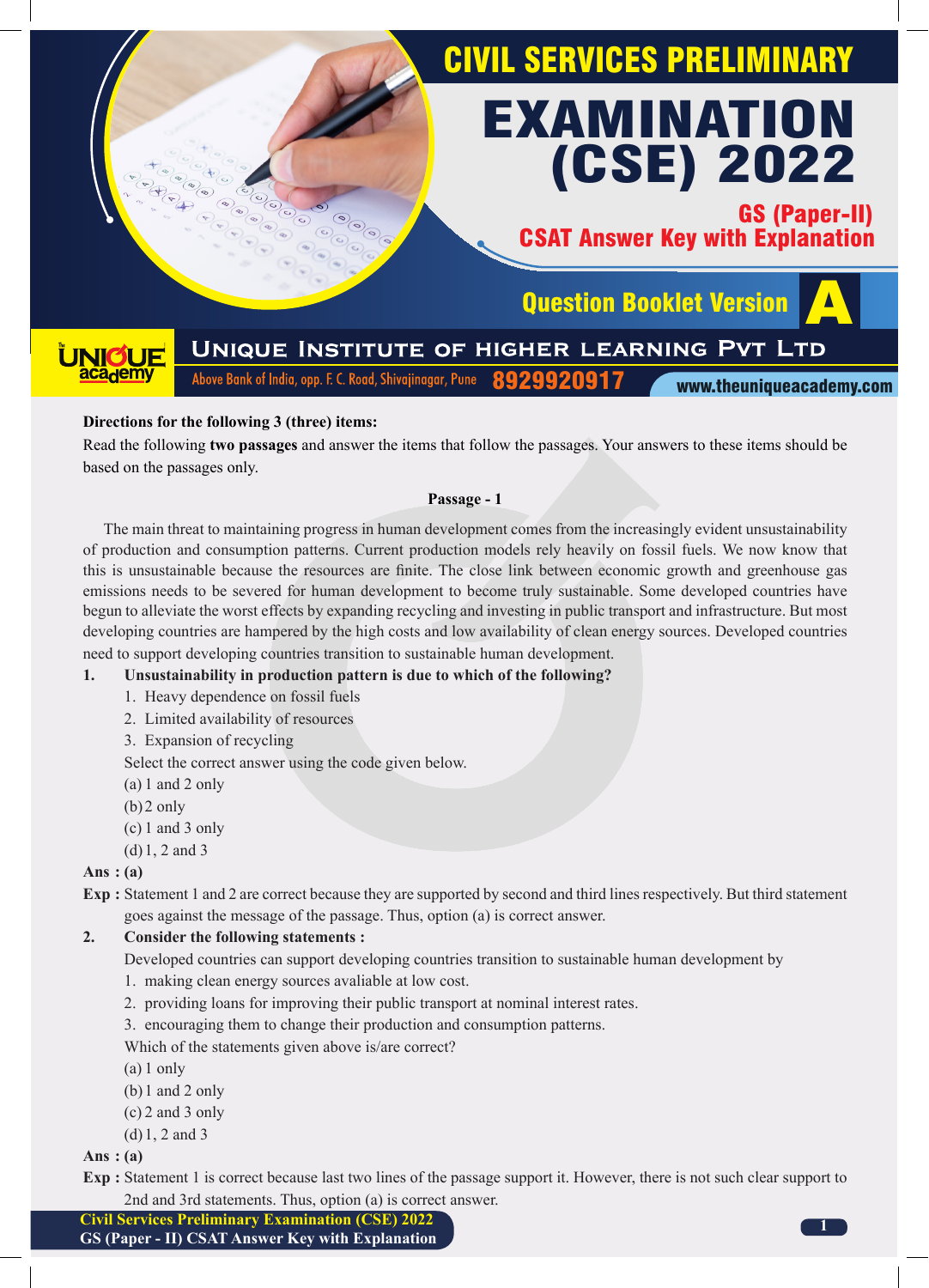#### **Passage - 2**

Unless the forces and tendencies which are responsible for destroying the country's environment are checked in the near future and afforestation of denuded areas is taken up on a massive scale, the harshness of the climatic conditions and soil erosion by wind and water will increase to such an extent that agriculture, which is the mainstay of our people, will gradually become impossible. The desert countries of the world and our own desert areas in Rajasthan are a grim reminder of the consequences of large-scale deforestation. Pockets of desert-like landscape are now appearing in other parts of the country including the Sutlej-Ganga Plains and the Deccan Plateau. Where only a few decades back there used to be lush green forests with perennial streams and springs, there is only brown earth, bare of vegetation, without any water in the streams and springs except in the rainy season.

#### **3. According to the passage given above, deforestation and denudation will ultimately lead to which of the following?**

- 1. Depletion of soil resource
- 2. Shortage of land for the common man
- 3. Lack of water for cultivation

Select the correct answer using the code given below.

- (a) 1 and 2 only
- (b)2 and 3 only
- (c) 1 and 3 only
- (d)1, 2 and 3

**Ans : (c)**

**Exp :** Statement 1 and 3 are correct because the passage mentions erosion of soil due to denudation and disappearing water in the streams except in rainy season. Statement 2 is vague because what kind of land will be in shortage is not clear. Thus, option (c) is correct answer.

#### **4. What is the value of X in the sequence 20, 10, 10, 15, 30, 75, X?**

- (a) 105
- (b) 120
- (c) 150
- (d)225

#### **Ans : (d)**

**Exp :** Following is the sequence followed by given series,



Hence, the option (d) i.e. value of x is 225.

- **5. An Identity Card has the number ABCDEFG, not necessarily in that order, where each letter represents a distinct digit (1, 2, 4, 5, 7, 8, 9 only). The number is divisible by 9. After deleting the first digit from the right, the resulting number is divisible by 6. After deleting two digits from the right of original number, the resulting number is divisible by 5. After deleting three digits from the right of original number, the resulting number is divisible by 4. After deleting four digits from the right of original number, the resulting number is divisible by 3. After deleting five digits from the right of original number, the resulting number is divisible by 2. Which of the following is a possible value for the sum of the middle three digits of the number?**
	- (a) 8
	- $(b)9$
	- (c) 11
	- (d)12

**Ans : (a)**

**Exp :** As given, identity card number is a 7 digit number and each letter represents a distinct digit i.e. 1, 2, 4, 5, 7, 8, 9 only

According to the divisiblity test of 5, the fifth digit of the given number is 0 or 5. but as given 0 is not there in the number. Thus fifth digit of the number should be '5'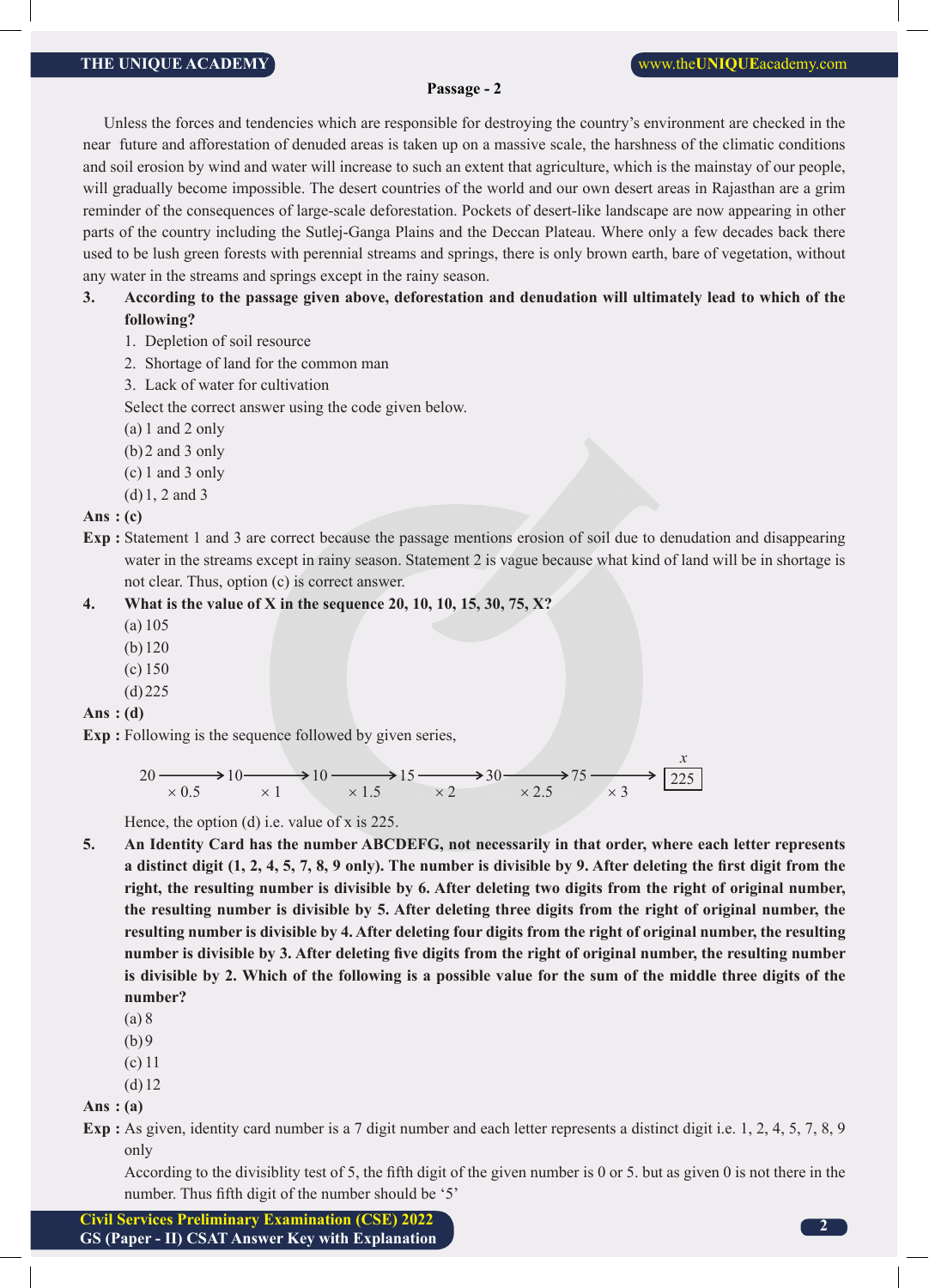|   | 2 1 2 |       |           | 2 |  |
|---|-------|-------|-----------|---|--|
| 4 | 7     | 4     |           | 4 |  |
|   |       |       | 8 9 8 5 8 |   |  |
|   |       | A B C |           |   |  |

 Now according to the divisibility test of 2, 4 and 6, the digits at the 2nd, 4th and 6th place should be even numbers and the possible values are 2, 4 or 8 and thus digit at 3rd place should be an odd number i.e. any digit from 1, 7 or 9. Now let, A, B and C be the third, fourth and fifth digit of the number. We know that  $C = 5$ . So, by using option elimination method we can say that,

Option (a) = A + B + C = 8 i.e. A + B =  $(8 - 5) = 3$ 

So possible values of A and  $B = 1$  and 2

Option (b) = A + B + C = 9 i.e. A + B =  $(9 - 5) = 4$ 

None of the combination of remaining digits satisfies the above condition. Hence, option (b) is incorrect.

Option  $(c) = A + B + C = 11$  i.e.  $A + B = (11 - 5) = 6$ 

 Hence, the possible combination is 2 and 4 but the digit at 3rd position should be either 1, 7 or 9. So, this is not the correct answer.

Option (d) = A + B + C = 12 i.e. A + B =  $(12 - 5) = 7$ 

None of the combination of remaining digit satisfies the above condition. Hence option (d) is incorrect. From above, option (a) i.e.  $A + B + C = 1 + 2 + 5 = 8$  is the correct answer.

**6. Two friends X and Y start running and they run together for 50 m in the same direction and reach a point. X turns right and runs 60 m. Then X turns left and runs 50 m and stops, while Y turns right and runs 50 m and then stops. How far are the two friends from each other now?**

(a) 100 m

- (b)90 m
- (c) 60 m
- $(d)50 m$

**Ans : (a)**

**Exp :** As given, the path of their running will be follows :



 From the above diagram, the distance between two friends is 100m. Hence, option (a) is correct answer.



(a) 4

- $(b)5$
- $(c) 6$
- $(d)7$

**Ans : (d)**

Exp : First we will find the day on 1.06.2099

1.06.2009 = (2000 years + 98 years + period from 1.01.2099 to 1.06.2099) Odd days in 400 years =  $(5 \times 4 + 1) = 0$ 

Similarly odd days in 2000 years  $= 0$ 

Odd days in 98 years  $=$  [24 leap years + 74 ordinary years]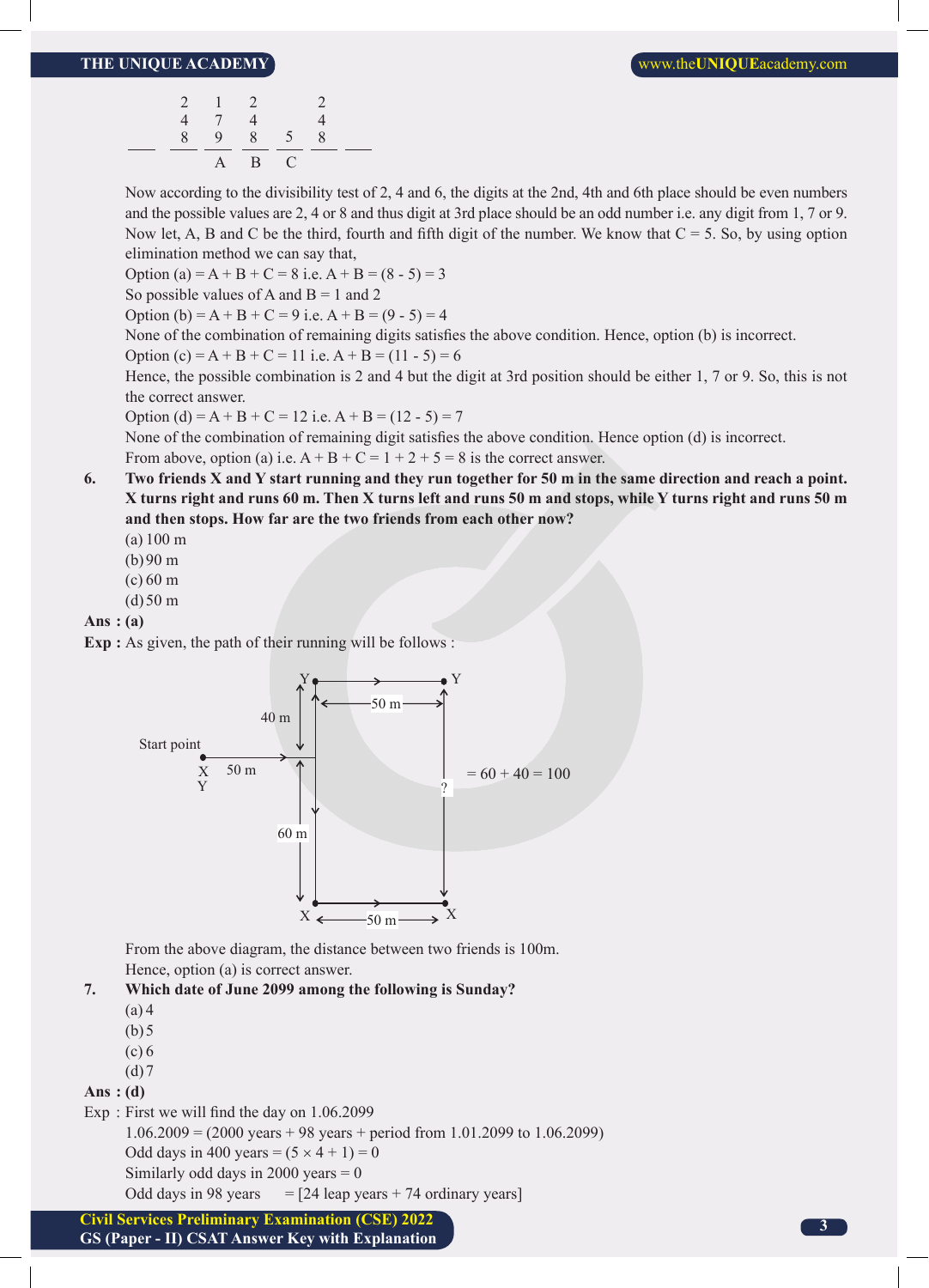$= [(2 \times 24) + (1 \times 74)]$  $= 48 + 74$  $= 122$  odd days  $= 17$  weeks  $+ 3$  days  $=$  3 odd days Odd days from 1.01.2099 to  $1.06.2099$  = Jan + Feb + March + April + May + June  $= 31 + 28 + 31 + 30 + 31 + 1$  $= 157$  $= 21$  weeks  $+ 5$  days  $=$  5 odd days Total number of odd days =  $(0 + 3 + 5) = 8$  days = 1 odd days Hence, Monday lies on 1.06.2099 and Sunday will fall on 7th. Thus, option (d) is correct answer. **8. A** bill for  $\overline{\tau}$  1,840 is paid in the denominations of  $\overline{\tau}$  50,  $\overline{\tau}$  20 and  $\overline{\tau}$  10 notes.  $\overline{\tau}$  50 notes in all are used. **Consider the following statements :** 1.  $\overline{\tau}$  25 notes of  $\overline{\tau}$  50 are used and the remaining are in the denominations of  $\overline{\tau}$  20 and  $\overline{\tau}$  10. 2.  $\overline{\tau}$  35 notes of  $\overline{\tau}$  20 are used and the remaining are in the denominations of  $\overline{\tau}$  50 and  $\overline{\tau}$  10. 3.  $\overline{\tau}$  20 notes of  $\overline{\tau}$  10 are used and the remaining are in the denominations of  $\overline{\tau}$  50 and  $\overline{\tau}$  20. Which of the above statements are not correct? (a) 1 and 2 only (b)2 and 3 only (c) 1 and 3 only (d)1, 2 and 3 **Ans : (d)** Exp : As given,  $(50 \times x) + (20 \times y) + (10 \times z) = 1,840$  *x* + y + z = 50 .......... (1) Here, *x*, y and z are the number of notes used of denominations  $\bar{\tau}$  50,  $\bar{\tau}$  20,  $\bar{\tau}$ 10 respectively. 1st statement :  $(50 \times 25) + 20y + 10z = 1840$  $20y + 10z = 1849 - 1250 = 590$  $20y + 10z = 590$  .......... (2) By solving equation (1) and (2) we get  $20y + 10z = 590$  $10y + 10z = 250$  $10y = 340$ -............... [ ay + z = 50 − 25] ∴  $y = 34$ As we know according to statement (1),  $y + z = 25$  Thus statement (1) is not correct. 2nd statement :  $50x + (20 \times 35) + 10z = 1840$  $50x + 10z = 1840 - 700$  $50x + 10z = 1140$  ........... (3) By solving equation (1) and (3) we get  $50x + 10z = 1140$  $10x - 10z = (15 \times 10)$  $40x = 990$  $x = 24.75$ From above it is clear that value of *x* does not satisfy the given condition i.e.  $x + z = (50 - 35) = 15$ . Hence, statement (2) in incorrect.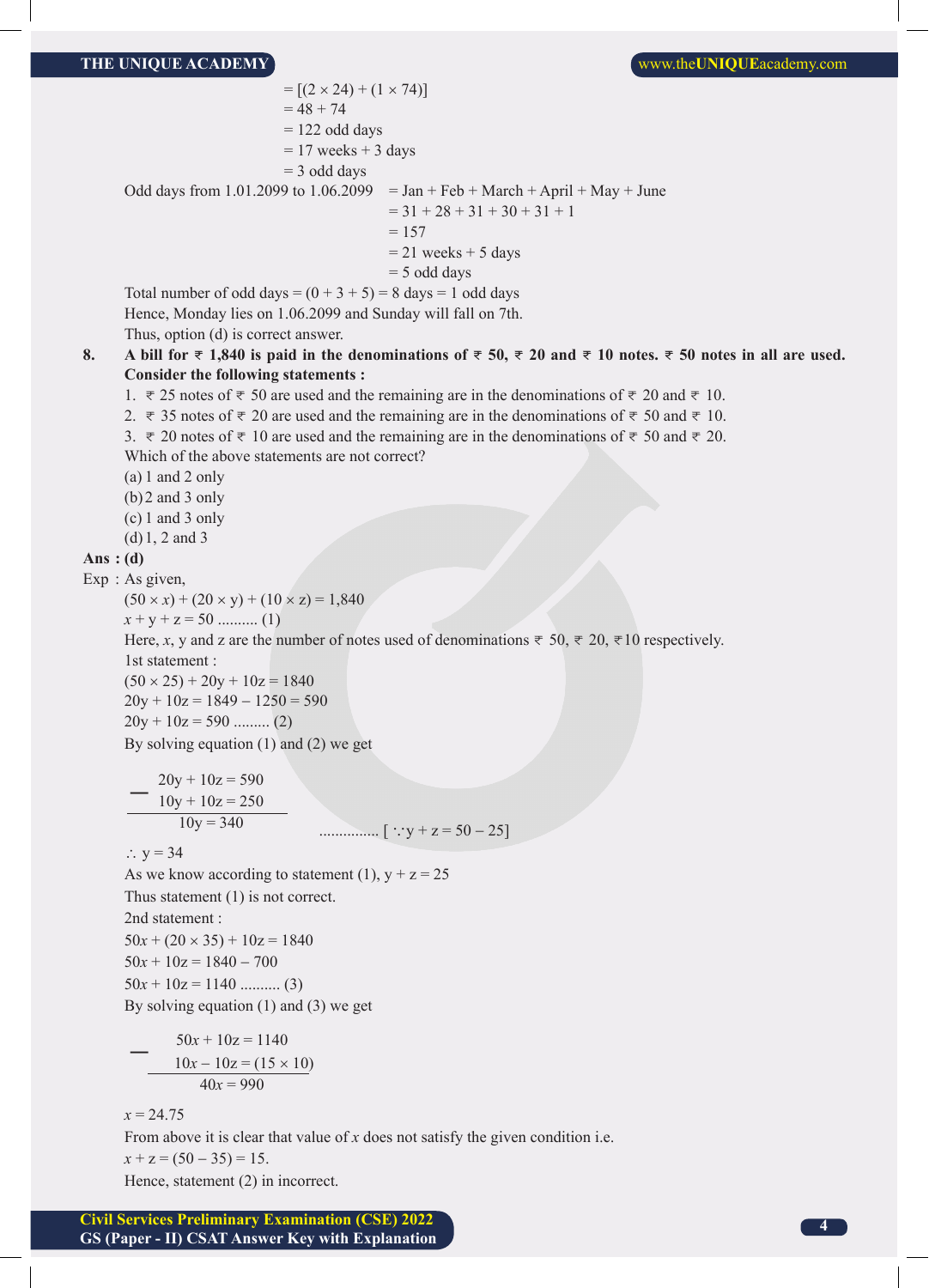3rd statement :  $50x + 20y + (10 \ 20) = 1840$  $50x + 20y = 1840 - 200$ By solving equation (1) and (4) we get,

$$
50x + 20y = 1640
$$
  
20x + 20y = 600  
30x = 1040  
30x = 1040  
30x = 1040

*x* =34.66

Where as according to statement (3),  $x + y = 30$ .

Hence statement (3) is incorrect

Hence, option (d) is the correct answer.

```
9. Which number amongest 2^{40}, 3^{21}, 4^{18} and 8^{12} is the smallest?
```
- $(a)$  2<sup>40</sup>
- (b)  $3^{21}$
- $(c)$  4<sup>18</sup>
- $(d) 8^{12}$

**Ans : (b)** 

**Exp :** As given,

 $2^{40} = 2^{40}$  $3^{21} = (3^7)^3 = (2187)^3$  $4^{18} = (2^2)^{18} = (2)^{36} = (2^{12})^3 = (4096)^3$  $8^{12} = (2^3)^{12} = (2)^{36} = (2^{12})^3 = (4096)^3$ 

From above, option (b) is the correct answer.

- **10. The digits 1 to 9 are arranged in three rows in such a way that each row contains three digits, and the number formed in the second row is twice the number formed in thr first row; and the number formed in the third row is thrice the number formed in the first row. Repetition of digits is not allowed. If only three of the four digits 2, 3, 7 and 9 are allowed to use in the first row, how many such combinations are possible to be arranged in the three rows?**
	- (a) 4
	- $(b)3$
	- $(c)$  2
	- $(d)1$

```
Ans : (c)
```
**Exp** : As per given condition let's verify the possible combinations.

In row 1, digit 9 and 7 cannot be at first position as it will gives us 4 digit number at row 2 and row 3. Which does not satisfy the given condition. Hence, possible combination to verify are  $2 \times 3 \times 2 = 12$ 

| Row $1(a)$ | Row 2 $(a \times 2)$ | Row 3 $(a \times 3)$ | Whether satisfies all<br>given conditions Yes/No |
|------------|----------------------|----------------------|--------------------------------------------------|
| 237        | 747                  | 711                  | N <sub>0</sub>                                   |
| 273        | 546                  | 819                  | Yes                                              |
| 327        | 654                  | 981                  | Yes                                              |
| 372        | 744                  | 1116                 | N <sub>0</sub>                                   |
| 239        | 478                  | 717                  | N <sub>0</sub>                                   |
| 293        | 586                  | 879                  | N <sub>0</sub>                                   |
| 329        | 658                  | 987                  | N <sub>o</sub>                                   |
| 392        | 784                  | 1176                 | N <sub>0</sub>                                   |
| 279        | 558                  | 837                  | N <sub>o</sub>                                   |
| 297        | 594                  | 891                  | N <sub>o</sub>                                   |
| 379        | 758                  | 1137                 | N <sub>0</sub>                                   |
| 397        | 794                  | 1191                 | N <sub>0</sub>                                   |

From above table it is clear that out of 12 conditions only 2 combinations satisfies all the given condition. Hence,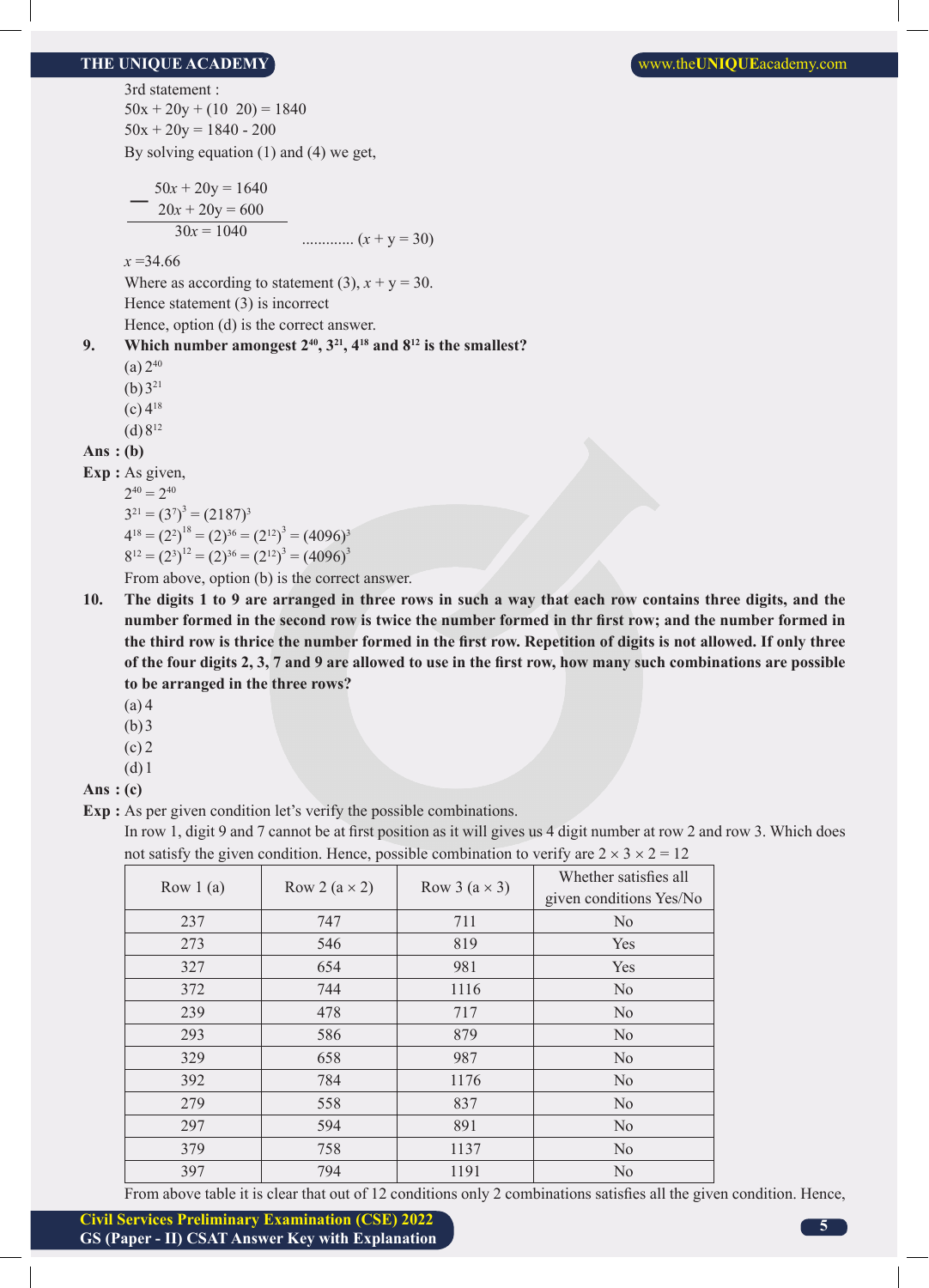option (c) is the correct answer.

#### **Directions for the following 4 (four) items:**

Read the following **two passages** and answer the items that follow the passages. Your answers to these items should be based on the passage only.

#### **Passage - 1**

"In simple matters like shoe-making we think only a specially trained person will serve our purpose, but in politics, we presume that everyone who knows how to get votes knows how to administer a State. When we are ill, we call for a trained physician, whose degree is a guarantee of specific preparation and technical competence - we do not ask for the handsomest physician, or the most eloquent one : well then, when the whole State is ill should we not look for the service and guidance of the wisest and the best?"

#### **11. Which one of the following statements best reflects the message of the author of the passage?**

- (a) We assume that in a democracy, any politician is qualified to administer a State.
- (b)Politicians should be selected from those trained in administration.
- (c) We need to devise a method of barring incompetence from public office.
- (d)As voters select their administrators, a State cannot be questioned.

#### **Ans : (c)**

**Exp :** Option (a) is incorrect because of the word 'any'. Option (b) is incorrect because 'trained for administration' is too specific and is different than 'to know how to administer a state.' Option (d) is incorrect because it has no basis. Option (c) is correct because the passage says we should look for the wisest and the best politicians who have competence. For that we have to focus on competent people and prevent incompetent people from entering the public office. Thus, option (c) is correct answer.

#### **Passage - 2**

The poverty line is quite unsatisfactory when it comes to grasping the extent of poverty in India. It is not only because of its extremely narrow definition of 'who is poor' and the debatable methodology used to cunt the poor, but also because of a more fundamental assumption underlying it. It exclusively relies on the notion of poverty as insufficient income or insufficient purchasing power. One can better categorize it by calling it income poverty. If poverty is ultimately about deprivations affecting human well-being, then income poverty is only one aspect of it. Poverty of a life, in our view, lies not merely in the impoverished state in which the person actually lives, but also in the lack of real opportunity given by social constraints as well as personal circumstances - to choose other types of living. Even the relevance of low incomes, meagre possessions, and other aspects of what are standardly seen as economic poverty relate ultimately to their role in curtailing capabilities i.e. their role in severely restricting the choices people have to lead variable and valued lives.

#### **12. Why is the methodology adopted in India to count the 'poor' debatable?**

- (a) There is some confusion regarding what should constitute the 'poverty line.'
- (b)There are wide diversities in the condition of the rural and urban poor.
- (c) There is no uniform global standard for measuring income poverty.
- (d)It is based on the proposition of poverty as meagre income or buying capacity.

#### **Ans : (d)**

**Exp** : Option (a), (b) and (c) are incorrect as they do not have basis in the passage. Option (d) is correct because it is supported by 2nd, 3rd and 4th statements of the passage.

#### **13. Why is income poverty only one measure of counting the 'poor'?**

- (a) It talks of only one kind of deprivation ignoring all others.
- (b)Other deprivations in a human life have nothing to do with lack of purchasing power.
- (c) Income poverty is not a permanent condition, it changes from time to time.
- (d)Income poverty restricts human choices only at a point of time.

### **Ans : (a)**

**Exp :** Option (b) is too extreme to be correct. Option (c) is incorrect because it has no basis in the passage. Same is the case with option (d) and thus it is incorrect. Option (a) is correct because the passage tells that the concept of 'income poverty' is only one aspect of poverty and other aspects are not taken into account by this concept. Thus, option (a) is correct answer.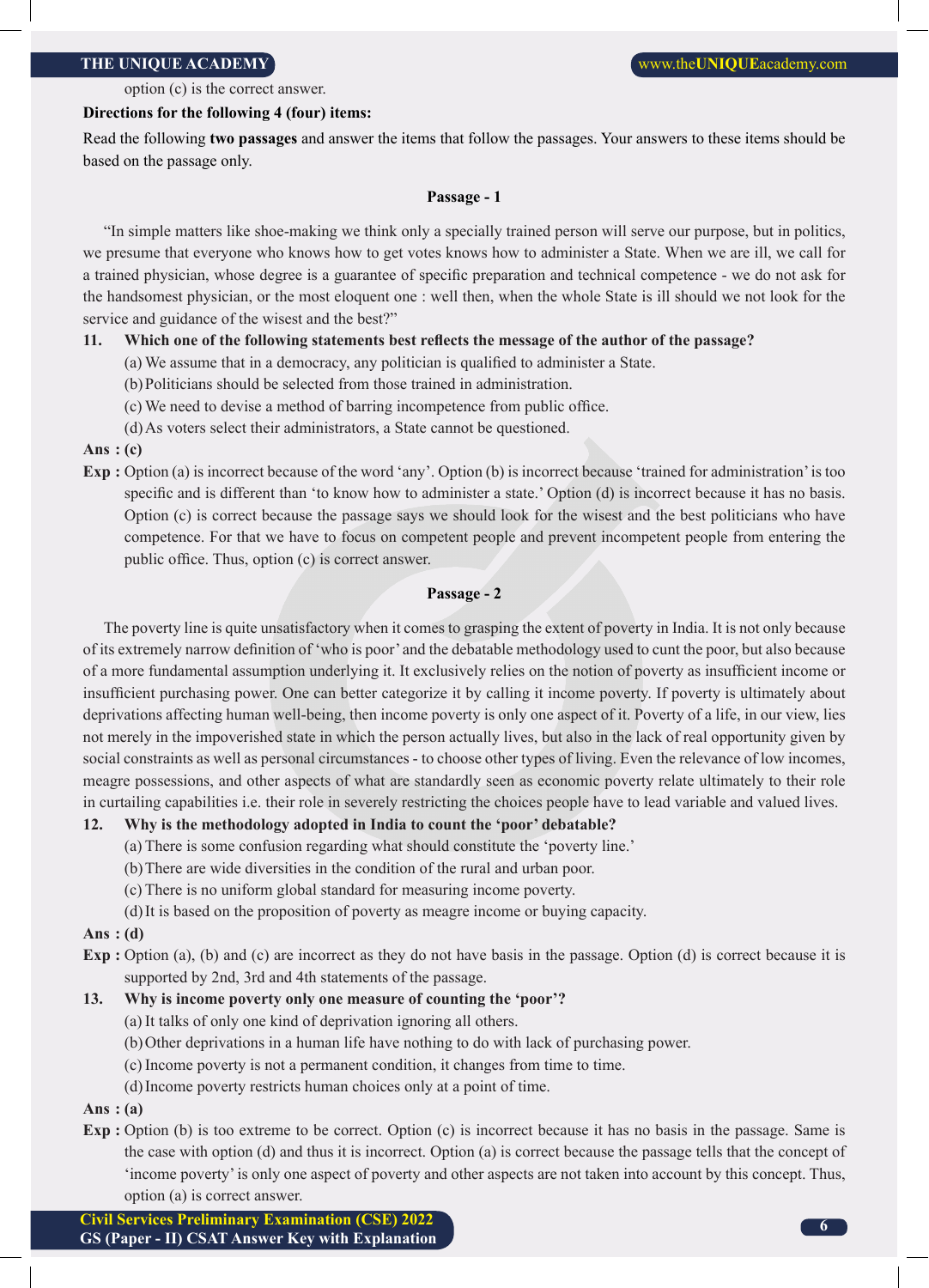#### **14. What does the author mean by 'poverty of a life'?**

(a) All deprivations in a human life which stem not only from lack of income but lack of real opportunities.

- (b)Impoverished state of poor people in rural and urban areas.
- (c) Missed opportunities in diverse personal circumstances
- (d)Material as well as non-material deprivations in a human life which restrict human choices permanently.

#### **Ans : (a)**

- **Exp** : Option (a) is correct answer because it is supported by the second last line of the passage. Options (b), (c) and (d) do not have basis in the passage. Thus, they are incorrect. Thus, option (a) is correct answer.
- **15. X and Y run a 3 km race along a circular course of length 300 m. Their speeds are in the ratio 3 : 2. If they start together in the same direction, how many times would the first one pass the other (the start-off is not counted as passing)/**
	- (a) 2
	- $(b)3$
	- $(c)$  4
	- $(d)5$

**Ans : (b)**

**Exp :** Since, X and Y move in the same direction along the circle and start-off is not counted as passing, so they will first meet each other at the starting point when X completes his 3rd round and Y completes his 2nd round. Thus, for every 3rd round X passes Y.

To complete the 3km race, X requires 10 rounds, thus along the circular course of length 300m, X will pass

 $Y = \frac{10}{3} \approx 3$  times during his total journey.

Hence, option (b) is the correct answer.

- **16. If the order of the letters in the English alphabet is reversed and each letter represents the letter whose position it occupies, then which one of the following represents 'LUCKNOW?'**
	- (a) OGXPMLD
	- (b)OGXQMLE
	- (c) OFXPMLE
	- (d)OFXPMLD

#### **Ans : (d)**

**Exp :** As per given condition we can write,

A B C D E F G H I J K L M N O P Q R S T U V W X Y Z ↓

Z Y X W V U T S R Q P O N M L K J I H G F E D C B A From above table we can write 'LUCKNOW' as 'OFXPMLD'

Hence, option (d) is the correct answer.

## **17. In a tournament of Chess having 150 entrants, a player is eliminated whenever he loses a match. It is given that no match results in a tie/draw. How many matches are played in the entire tournament?**

- (a) 151
- (b)150
- (c) 149
- (d)148
- **Ans : (c)**

**Exp :** As given there are 150 entrants and a player is eliminated whenever he loses a match.

 Here 1 entrant is a winner and remaining 149 entrants lose their match. To lose the match 149 entrants should play the 149 matches.

Hence, total number of matches played in the entire tournament are 149. Thus, option (c) is the correct answer.

### **18. How many 3-digit natural numbers (without repetition of digits) are there such that each digit is odd and the number is divisible by 5?**

- (a) 8
- (b) 12
- (c) 16
- $(d)$ 24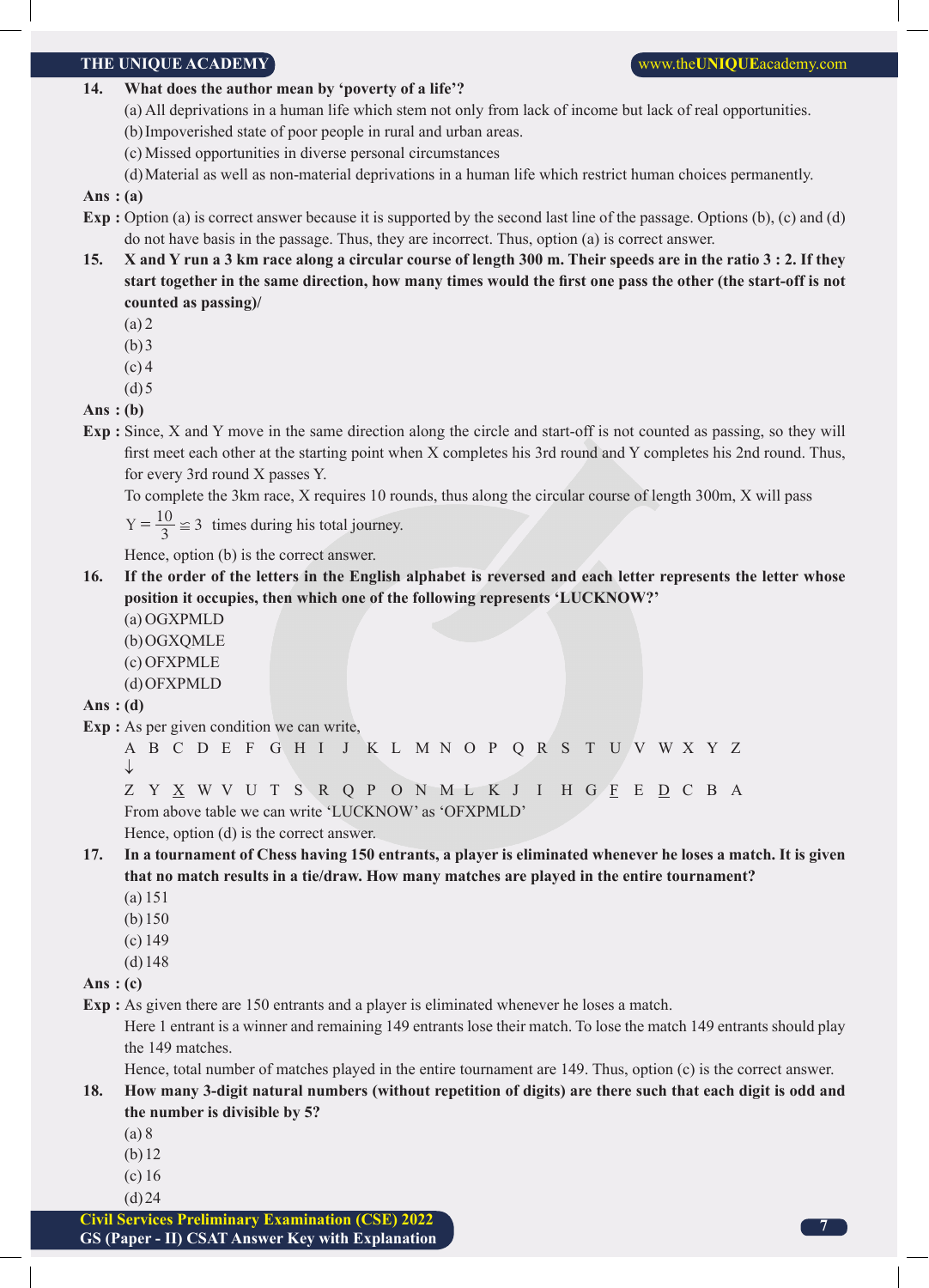#### **Ans : (b)**

**Exp :** According to give condition 3 digit natural number should consist of digit 1, 3, 5, 7 and 9 odd numbers.

As per second condition number c's divisible by 5, thus 3rd digit of the number must be 5.

Possible combination for 3rd position of number is '1'

 Now any digit from 1, 3, 7, 9 will be at 1st position of the 3-digit natural number, thus possible combinatons for 1st position are '4'.

Hence, possible combinations for 2nd position are '3'

Total combinations of such 3-digit natural numbers

 $= 4 \times 3 \times 1$ 

 $= 12$ 

Hence, option (b) is the correct answer.

#### **19. Consider the Question and two Statements given below :**

Question : Is x an integer?

Statement :  $x/3$  is not an integer.

Statement : 3x is an integer.

Which one of the following is correct in respect of the Question and the Statements?

(a) Statement - 1 alone is sufficient to answer the Question

(b)Statement - 2 alone is sufficient to answer the Question.

(c) Both Statement -1 and Statement -2 are sufficient to answer the Question

(d)Both Statement -1 and Statement -2 are not sufficient to answer the Question.

#### **Ans : (d)**

**Exp :** For statement 1 :

Let's take value of x as 1/3 which is not an integer then

$$
\frac{x}{3} = \frac{\frac{1}{3}}{3} = \frac{1}{9}
$$

Here,  $\frac{x}{3}$  is not an integer.

And for  $x = 1$ ,  $\frac{x}{3} = \frac{1}{3}$  i.e.  $\frac{x}{3}$  $= 1, \frac{x}{3} = \frac{1}{3}$  i.e.  $\frac{x}{3}$  is not an integer but *x* is an integer.

Thus, statement 1 alone is not sufficient to say that *x* is an integer. For statement 2 :

For  $x = \frac{1}{3}$  (not an integer),  $3x = 3 \times \frac{1}{3} = 1$  i.e. 3*x* is an integer and for  $x = 1$  (integer),  $3x = 3$  1 = 3 i.e. 3*x* is an integer. Thus statement 2 alone is not sufficient to say that *x* is an integer.

But by using both the statement 1 and 2 we can say that *x* is an integer for  $x = 1$ 

 $\frac{x}{3}$  i.e.  $\frac{1}{3}$  is an integer

and  $3x = 3 \times 1$  is an integer.

Same thing can be said about  $x = \frac{1}{3}$ 

Thus to answer the question both the statement are not sufficient. Hence, option (d) is the correct answer.

**20. The increase in the price of a certain item was 25%. Then the price was decreased by 20% and then again increased by 10%. What is the resultant increase in the price?**

 $(a) 5%$ 

(b)  $10\%$ 

(c)  $12.5%$ 

 $(d)15%$ 

#### **Ans : (b)**

**Exp :** Let *x* be the original price of the item.

As per given condition,

New value of item =  $x \times 1.25 \times 0.8 \times 1.10 = 1.10x$ 

i.e. resultant increase in the price is 10%,

Hence, option (b) is the correct answer.

**Civil Services Preliminary Examination (CSE) 2022**

**GS (Paper - II) CSAT Answer Key with Explanation**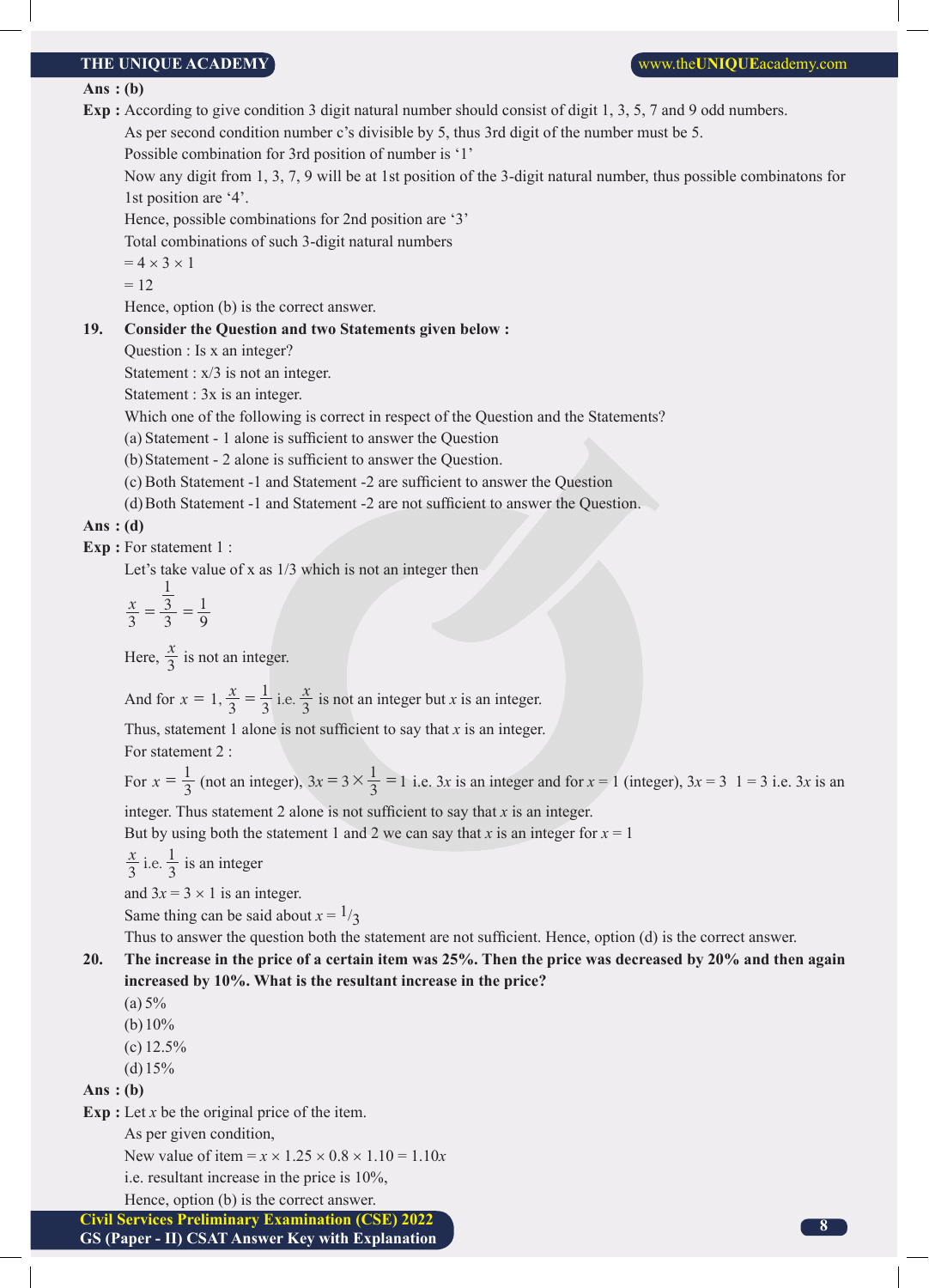#### **Directions for the following 3 (three) items:**

Read the following **passages** and answer the items that follow the passages. Your answers to these items should be based on the passage only.

#### **Passage**

In some places in the world, the productivity of staples such as rice and wheat has reached a plateau. Neither new strains nor fancy agrochemicals are raising the yields. Nor is there much unfarmed land left that is suitable to be brought under the plough. If global temperature continues to rise, some places will become unsuitable for farming. Application of technology can help overcome these problems. Agricultural technology is changing fast. Much of this change is brought about by affluent farmers in the West/Americas. Techniques developed in the West are being adapted in some places to make tropical crops more productive. Technology is of little use if it is not adapted. In the developing world, that applies as much to existing farming techniques as it does to the latest advances in genetic modification. Extending to the smallholders and subsistence farmers of Africa and Asia the best of today's agricultural practices, in such simple matters as how much fertilizers to apply and when, would lead to a greatly increased availability of food for humanity. So would things like better roads and storage facilities, to allow for the carriage of surpluses to markets and reduce wastage.

#### **21. Based on the above passage, the following assumptions have been made :**

- 1. Development of agricultural technology is confined to developed countries.
- 2. Agricultural technology is not adapted in developing countries.
- Which of the above assumptions is/are valid?
- (a) 1 only
- $(b)$ 2 only
- (c) Both 1 and 2
- (d)Neither 1 nor 2

#### **Ans : (d)**

**Exp :** Statement 1 is too extreme assumption to be correct because no such argument is given in the passage. Statement 2 is not correct because the passage says it is being adapted in some places for tropical areas. Thus, option (d) is correct answer.

#### **22. Based on the above passage, the following assumptions have been made :**

- 1. Poor countries need to bring about change in their existing farming techniques.
- 2. Developed countries have better infrastructure and they waste less food.

Which of the above assumption is/are valid?

- (a) 1 only
- (b)2 only
- (c) Both 1 and 2
- (d)Neither 1 nor 2

#### **Ans : (c)**

**Exp :** Statement 1 is correct because the passage argues, "Technology is of little use if it is not adapted. In the developing world, that applies as much to existing farming techniques as it does to the latest advances in genetic modification." Statement 2 is correct assumption because the arguments given in last two lines are supported by this assumption. Thus, option (c) is correct answer.

#### **23. Based on the above passage, the following assumptions have been made :**

- 1. Growing enough food for future generations will be a challenge.
- 2. Corporate farming is a viable option for food security in poor countries.

Which of the above assumption is/are valid?

- (a) 1 only
- $(b)$ 2 only
- (c) Both 1 and 2
- (d)Neither 1 nor 2

#### **Ans : (a)**

**Exp :** Statement 1 is correct assumption because first four lines sufficiently highlight this assumption. Statement 2 is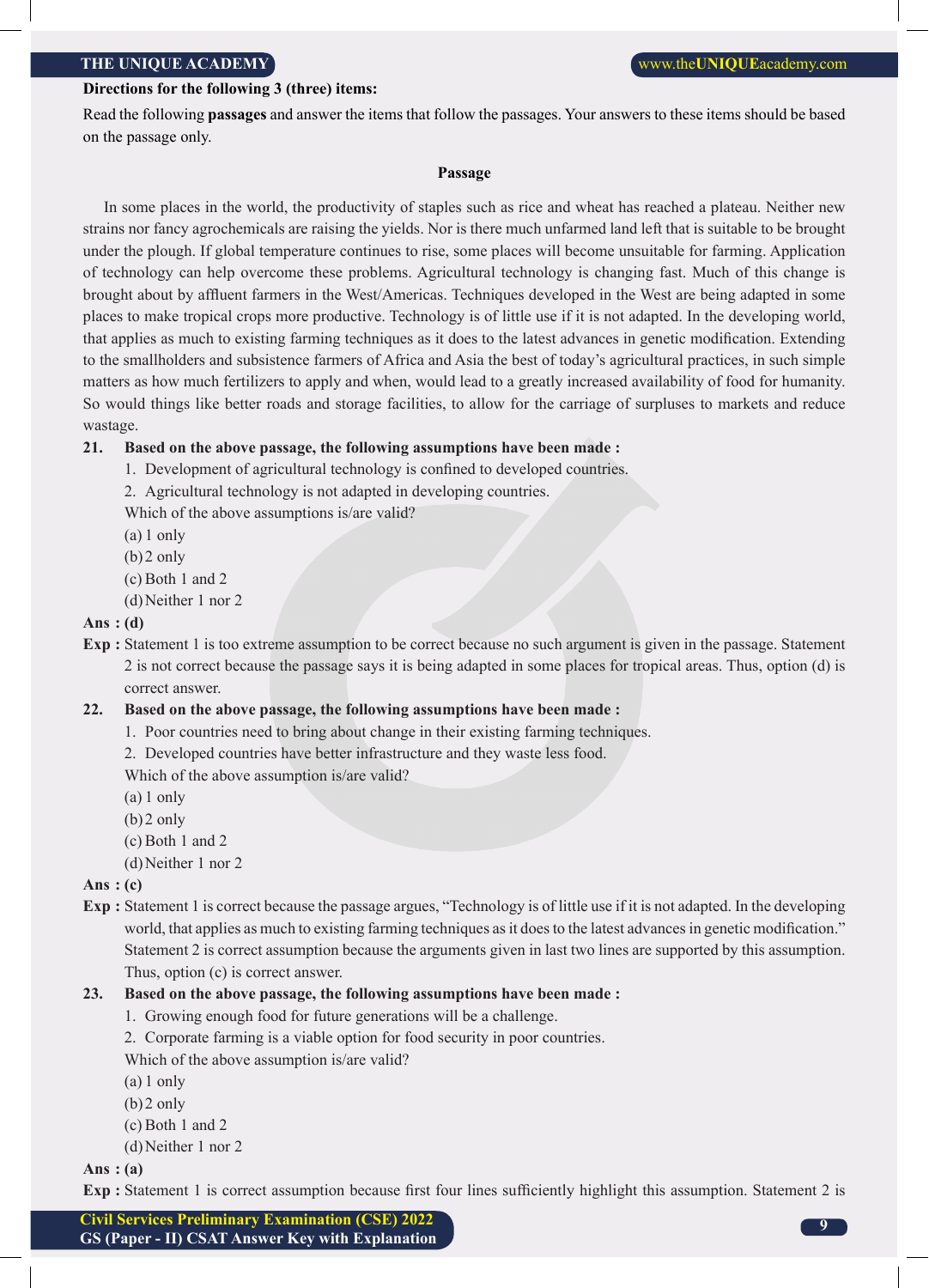incorrect because nowhere the passage talks about the corporate farming. Thus, option (a) is correct answer.

- **24. The letters A, B, C, D and E are arranged in such a way that there are exactly two letters between A and E. How many such arrangements are possible?**
	- (a) 12
	- (b)18
	- (c) 24
	- $(d)36$

**Ans : (c)**

**Exp :** According to given condition. the relative position of letters A and E is fixed so, permutations possible for position of letter A and E is '2' ....  $(1)$ 

 $A/E$   $B/A$ 

Now, for remaining 3 letters permutation posible for letters between A and  $E = 3 \times 2 = 6$  ....... (2)

 Now remaining 1 letter will be at end of the word or begining of the word, so permutation for that letter's position  $= 2$  ...... (3)

Thus, total such arrangements possible are  $2 \times 6 \times 2 = 24$  ....... [ $\therefore$  from (1), (2), (3)] Hence, option (c) is the correct answer.

#### **25. Consider the Question and two Statements given below :**

Question : Is Z brother of X?

Statement - 1 : X is a brother of Y and Y is a brother of Z.

Statement - 2 : X, Y and Z are siblings.

Which one of the following is correct in respect of the Question and the Statements?

(a) Statement - 1 alone is sufficient to answer the Question.

(b)Statement - 2 alone is sufficient to answer the Question.

(c) Both Statement-1 and Statement-2 are sufficient to answer the Question.

(d)Both Statement-1 and Statement-2 are not sufficient to answer the Question.

#### **Ans : (d)**

**Exp :** From statement 1, the gender of X and Y is confirmed i.e. they are male but the gender of Z is not confirmed.

Thus statement 1 alone is not sufficient to answer the question.

From statement 2, the gender of x, y and z is not clear.

Hence, statement 2 alone is not sufficient to answer the question.

From both the statements 1 and 2, we do not have clarity about the gender of Z. Hence both statements 1 and 2 are not sufficient to answer the question.

Thus, option (d) is the correct answer.

- **26. On one side of a 1.01 km long road, 101 plants are planted at equal distance from each other. What is the total distance between 5 consecutive plants?** 
	- $(a)$  40 m
	- (b)40.4 m
	- (c) 50 m
	- $(d)50.5 m$

#### **Ans : (b)**

**Exp :** As given total length of the road is 1.01 km i.e. 1010 m

Total number of intervals between  $101$  plants  $= 100$ 

Thus, distance between any two consecutive plants =  $\frac{1010}{100}$ 

 $= 10.1 m$ 

∴ The total distance between 5 consecutive plants = 10.1 m  $\times$  4

 $= 40.4$  m

Hence, option (b) is the correct answer.

**27. A, B and C are three places such that there are three different roads from A to B, four different roads from B to C and three different roads from A to C. In how many different ways can one travel from A to C using**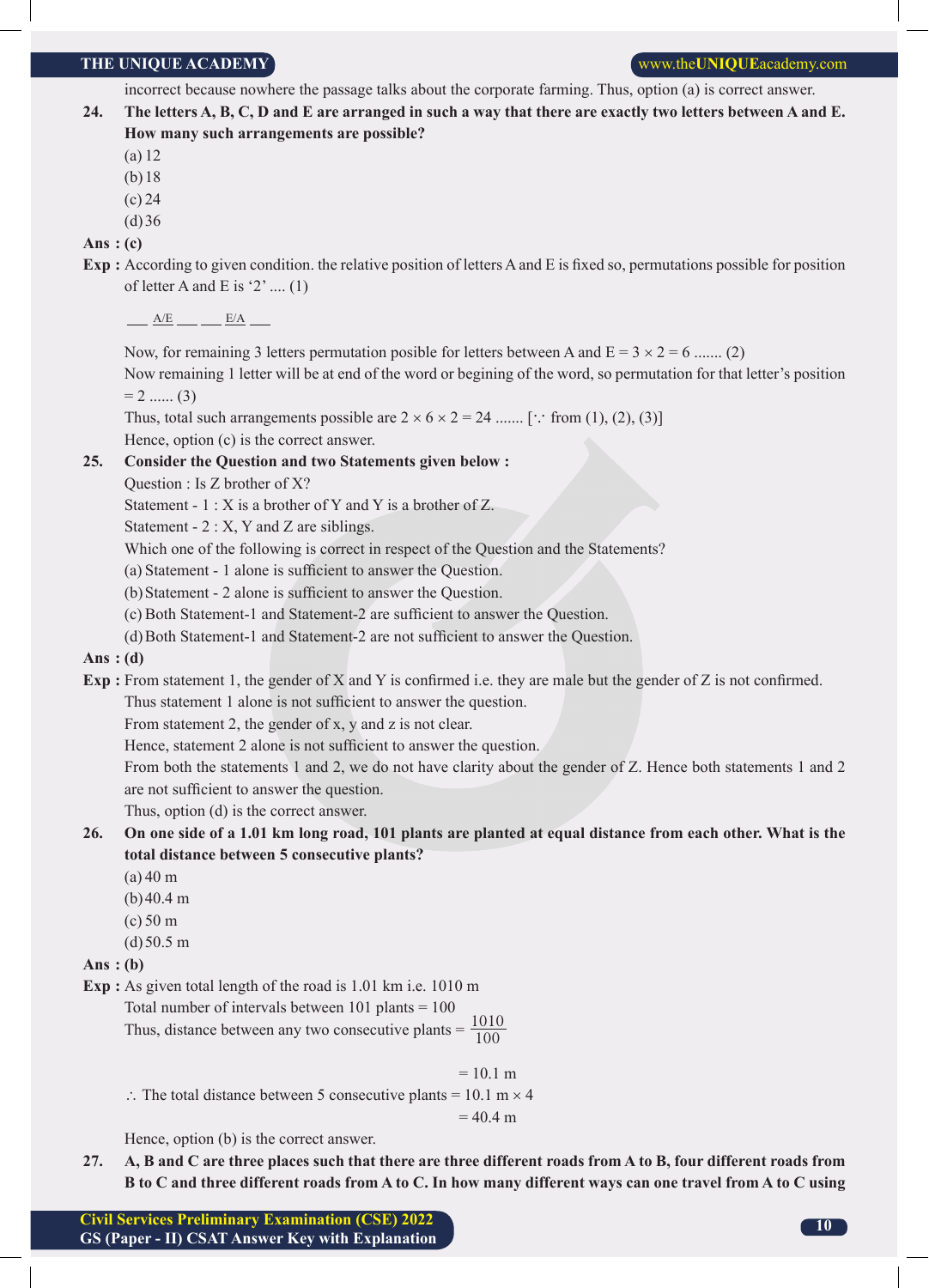**these roads?**

- (a) 10
- (b)13
- (c) 15
- $(d)36$

**Ans : (c)**

**Exp :** As given,



Thus, from above figure we can say that,

Number of different ways can one travel from city A to city C

 $=$  (No. of direct ways from city A to city C) + (No. of ways from city A to via city B)

 $= 3 + (3 \times 4)$ 

 $= 15$ 

Hence, option (c) is the correct answer.

- **28. A has some coins. He gives half of the coins and 2 more to B. B gives half of the coins and 2 more to C. C gives half of the coins and 2 more to D. The number of coins D has now, is the smallest two digit number. How many coins does A have in the beginning?**
	- (a) 76
	- (b)68
	- $(c) 60$
	- $(d)$  52

#### **Ans : (d)**

**Exp :** Let A has x number of coins. Number of coins B has  $= \frac{x}{2} + 2 = \frac{x+4}{2}$ 

> Number of coins C has  $= \left[ \left( \frac{x+4}{2} \right) \times \frac{1}{2} \right] + 2 = \frac{x}{2}$ 4  $\left[\left(\frac{x+4}{2}\right) \times \frac{1}{2}\right] + 2 = \frac{x+12}{4}$

Number of coins D has  $= \left[ \left( \frac{x+12}{4} \right) \times \frac{1}{2} \right] + 2 = \frac{x}{2}$ 12  $\left[\left(\frac{x+12}{4}\right) \times \frac{1}{2}\right] + 2 = \frac{x+28}{8}$ 

Now as given total number of coins D has is equal to 10

$$
\therefore \frac{x+28}{8} = 10
$$

∴  $x + 28 = 80$ 

$$
\therefore x = 52
$$

Hence, option (d) is the correct answer.

**29. In the series AABABCABCDABCDE....... which letter appears at the 100th place?**

- $(a)$  G
- $(b)$ H
- (c) I
- $(d)$  J

**Ans : (c)**

**Exp :** The pattern given in the series is :

A AB ABC ABCD ABCDE

- 1 2 3 4 5
- **Civil Services Preliminary Examination (CSE) 2022 GS (Paper - II) CSAT Answer Key with Explanation**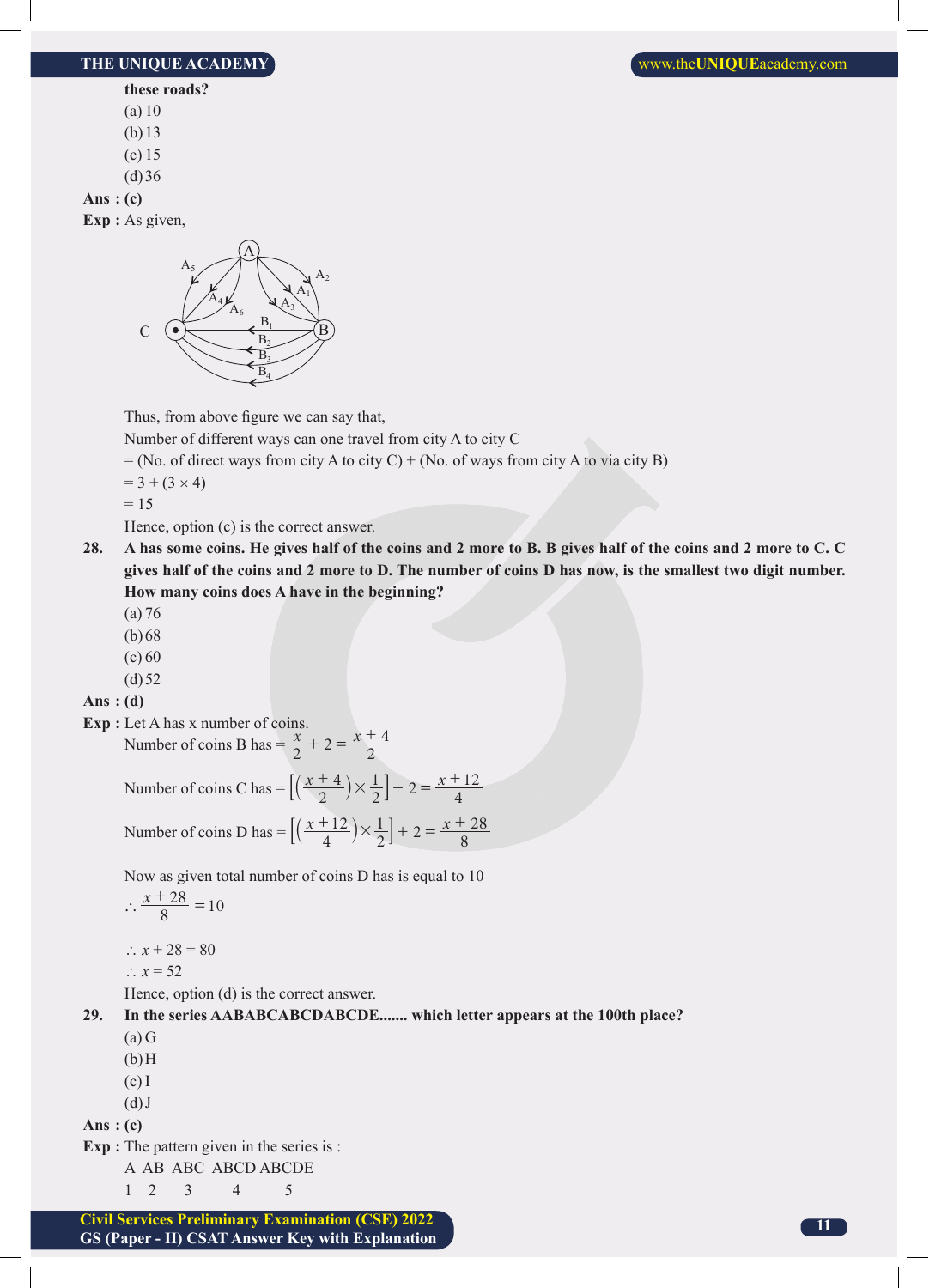Thus E is at 15th position i.e.  $\left(\frac{5\times6}{2}\right)$  th position i.e. sum of consecutive number tills and it is at 5th position in alphabet series.

 Here we have to take sum of such consentive numbers which give the sum greater than 100 or less than 100. Thus, sum of all numbers from 1 to 13 is

$$
= \frac{13 \times 14}{2} \dots \left( \because \text{sum} = \frac{n \times (n+1)}{2} \right)
$$

 Thus at 91st position we will have 13th letter of alphabet from this position the next group will start from A again and 9th letter in that group will be 100th letter in the series. It is because

 $= 91 + 9 = 100$ 

Thus 9th letter in alphabet is

A B C D E F G H I

Thus, option (c) is correct answer.

**30. Three persons A, B, and C are standing in a queue not necessarily in the same order. There are 4 persons between A and B, and 7 persons between B and C. If there are 11 persons ahead of C and 13 behind. A, what could be the minimum number of persons in the queue?**

- (a) 22
- (b)28
- (c) 32
- (d)38
- **Ans : (a)**

**Exp :** The possible arrangement would be



Thus answer =  $10 + 1$  (i.e. C) +  $11 = 22$ Thus, option (a) is correct answer.

#### **Directions for the following 4 (four) items:**

Read the following **two passages** and answer the items that follow the passages. Your answers to these items should be based on the passage only.

#### **Passage - 1**

Natural selection cannot anticipate future environments on the earth. Therefore, the set of existing organisms can never be fully prepared for environmental catastrophes that await life. An outcome of this is the extinction of those species which cannot overcome environmental adversity. This failure to survive, in modern terms, can be attributed to the genomes which are unable to withstand geological vagaries or biological mishaps (infections, diseases and so on). In biological evolution on the earth, extinction of species has been a major feature. The earth may presently have up to ten million species, yet more than 90% of species that have ever lived on the earth are now extinct. Once again, the creationist doctrines fail to satisfactorily address why a divine creator will firstly bother to create millions of species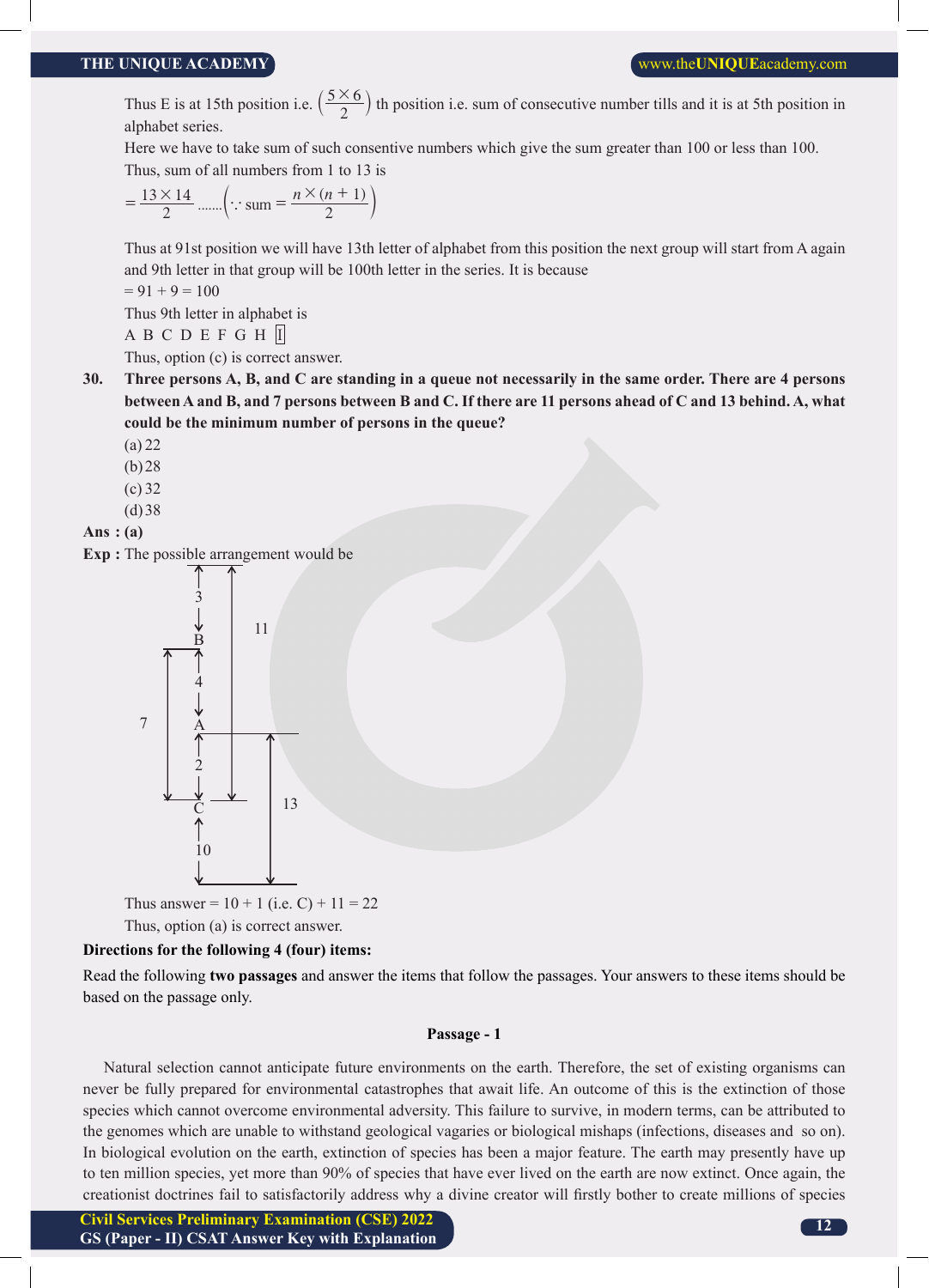and then allow them to perish. The Darwinian explanation for extinct life is once again simple, elegant and at once conveincing -organisms go extinct as a function of environmental or biological assaults for which their inheritance deems them ill-equipped. Therefore, the so-called Darwinian theory of evolution is not a theory at all. Evolution happens-this is a fact. The mechanism of evolution (Darwin proposed natural selection) is amply supported by scientific data. Indeed, to data no single zoological, botanical, geological, paleontological, genetic or physical evidence has refuted either of the central two main Darwinian ideas. If religion is not taken into consideration, Darwinian laws are acceptable just like the laws proposed by Copernicus, Galileo, Newtion and Einstein-sets of natural laws that explain natural phenomena in the universe.

#### **31. According to the passage, natural selection cannot anticipate future environments on the eath as**

- 1. species not fully prepared to face the environmental changes that await them will face extinction.
- 2. all the existing species would get extinct as their genomes will not withstand biological mishaps.
- 3. inability of the genome to withstand environmental changes would result in extinction.
- 4. extinction of species is a common feature.

Select the correct answer using the code given below.

- (a) 1, 2 and 3
- (b)2, 3 and 4
- (c) 1, 3 and 4
- (d)1, 2 and 4

#### **Ans : (c)**

**Exp :** Statement 2 is not correct because it is a sweeping statement as it talks about 'all the existing species'. On the other hand the passage talks about 'extinction of those species that cannot overcome environmental adversity.' Thus, by elimination options (a), (b) and (d) are incorrect. Thus, option (c) has to be correct answer.

#### **32. The passage suggests that Darwinian theory of evolution is not a theory at all because.**

- (a) it does not satisfy the creationist doctrine.
- (b) extinction is a function of environment and biological assaults
- (c) there are no evidences to refute it.
- (d) existence of organisms is attributed to a creator.

#### **Ans : (c)**

- **Exp :** Option (c) is correct answer because such a cause and effect relationship is directly supported by the last part of the passage. Other options do not have such a support.
- **33. With reference to the passage, the following assumptions have been made :**
	- 1. Only species that have the ability to overcome environmental catastrophes will survive and perpetuate.
	- 2. More than 90% of the species on the earth are in the danger of getting extinct due to drastic changes in the environment.
	- 3. Darwin's theory explains all the natural phenomena.
	- Which of the above assumptions is/are valid?
	- (a) 1 only
	- (b)1 and 2 only
	- $(c)$  3 only
	- (d)1, 2 and 3

#### **Ans : (a)**

**Exp :** Statement 2 is incorrect because the passage talks about 90 percent of the species gone extinct. Statement 3 is too extreme to be correct statement. Statement 1 is correct because it supports arguments given in the first part of the passage. Thus, option (a) is correct answer.

#### **Passage - 2**

With steady economic growth, higher literacy and increasing skill levels, the number of Indian middle-class families has gone up exponentially. Direct results of the affluence have been changes in dietary patterns and energy consumption levels. People have moved to a higher protein-based diet like milk products, fish and meat, all of which need significantly more water to produce than cereal-based diets. Increasing use of electronic and electric machines/gadgets and motor vehicles needs more and more energy and generation of energy needs water.

#### **34. Which one of the following statements best reflects the crux of the passage?**

(a) People should be persuaded to continue with the mainly Indian traditional cereal-based diets.

**Civil Services Preliminary Examination (CSE) 2022**

**GS (Paper - II) CSAT Answer Key with Explanation**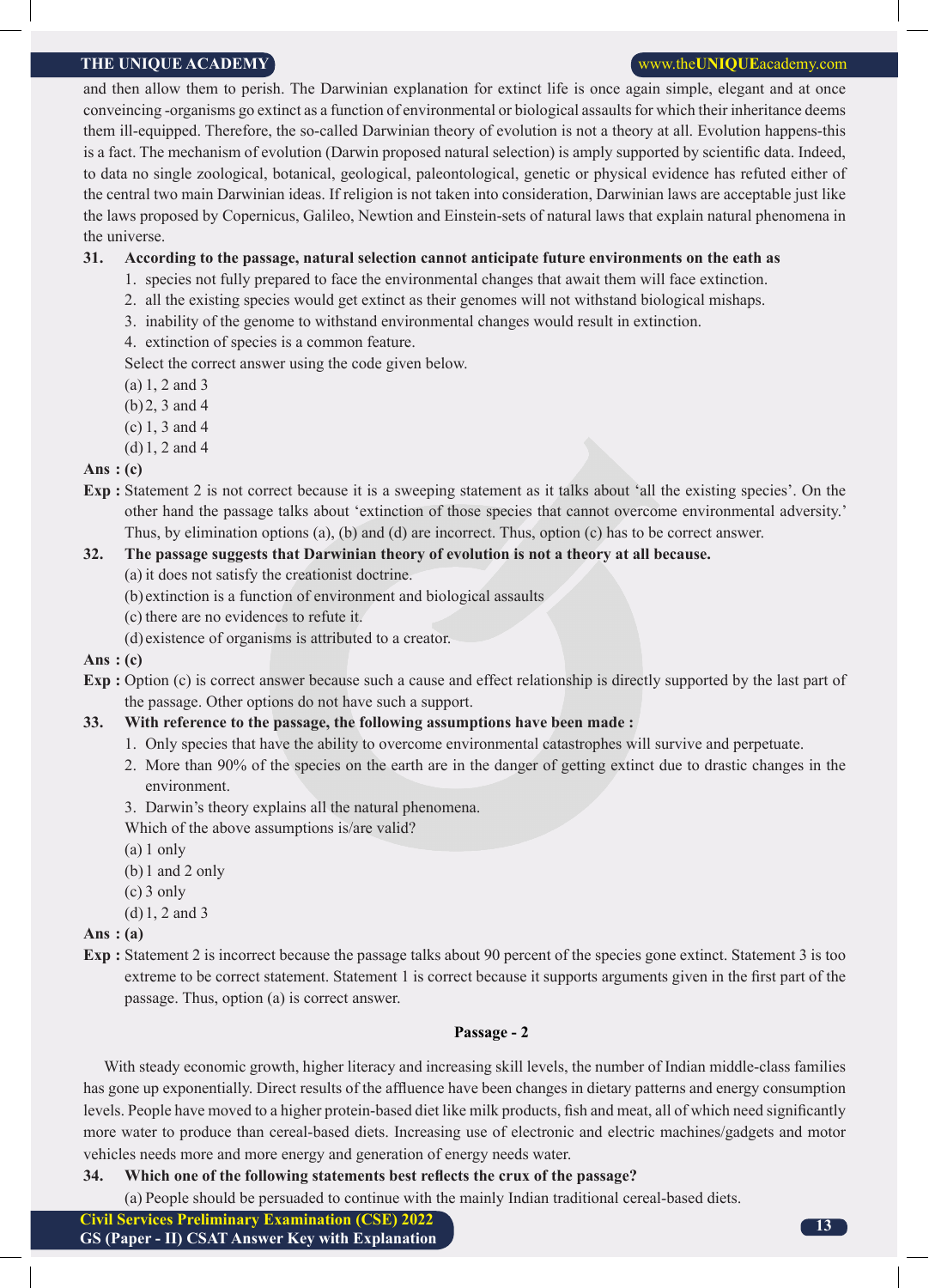#### **THE UNIQUE ACADEMY WE UNIQUE ACADEMY WE UNIQUE WE UNIQUE** academy.com

- (b)India needs to focus on developing agricultural productivity and capacity for more energy generation in the coming years.
- (c) Modern technological developments result in the change of cultural and social behaviour of the people.
- (d)Water management practices in India need to change dramatically in the coming years.

#### **Ans : (d)**

**Exp :** Towards the end of project the passage hints rising requirement of water due to change in diet and rising need of energy that need water. Thus, it hints towards better management of water to meet rising needs. Thus, option (d) is correct answer.

#### **35. How many seconds in total are there in x weeks, x days, x hours, x minutes and x seconds?**

- (a) 11580x
- (b)11581x
- (c) 694860x
- (d)694861x

#### **Ans : (d)**

**Exp :** The total number of seconds is

 $= x \sec + x \min + x \text{ hours} + x \text{ days} + x \text{ weeks}$ 

Convective all of them into seconds.

∴ Answer = *x* (60 × *x*) + (60 × 60 × *x*) + (60 × 60 × 24 × *x*) + (60 × 60 × 24 × 7 × *x*)

 $= x [1 + 60 + 3600 + 86,400 + 6,04,800]$ 

Since the figure is greater than 6 lacs and there is 1 at its units place, the right answer is 694861x

Thus, option (d) is correct answer.

- **36. P, Q, R, S, T and U are six members of a family. R is the spouse of Q. U is the mother of T and S is the daughter of U. P's daughter is T and R's son is P. There are two couples in the family. Which one of the following is correct?**
	- (a) Q is the grandfather of T
	- $(b)$ O is the grandmother of T
	- (c) R is the mother of P
	- (d) T is the granddaughter of  $Q$

#### **Ans : (d)**

- **Exp :** Since nowhere gender of Q and R is clear.
	- Option (a), (b) and (c) cannot be right answer.

Thus, option (d) is correct answer.

**37. Consider the Question and two Statements given below in respect of three cities P, Q and R in a State :**

Question : How far is city P from city Q?

Statement - 1 : City Q is 18 km from city R.

Statement - 2 : City P is 43 km from city R.

- Which one of the following is correct in respect of the Question and the Statements?
- (a) Statement -1 alone is sufficient to answer the Question.
- (b)Statement -2 alone is sufficient to answer the Question.
- (c) Both Statement-1 and Statement-2 are sufficient to answer the Question.
- (d)Both Statement-1 and Statement-2 are not sufficient to answer the Question.

#### **Ans : (d)**

**Exp :** Since, it is not know that exactly in which direction cities P and Q all located from R, the distance between them cannot calculated.

Thus, both statements are not sufficient.

Thus, option (d) is correct answer.

- **38. Two Statements followed by four conclustions are given below. You have to take the Statements to be true even if they seem to be at variance from the commonly known facts. Read all the commonly know facts. Read all the Conclusions and then decide which of the given Conclusions logically follows/follow from the Statements, disregarding the commonly know facts :**
	- Statement -1 : All pens are books.

Statement - 2 : No chair is a pen.

Conclusion - I : All chairs are books.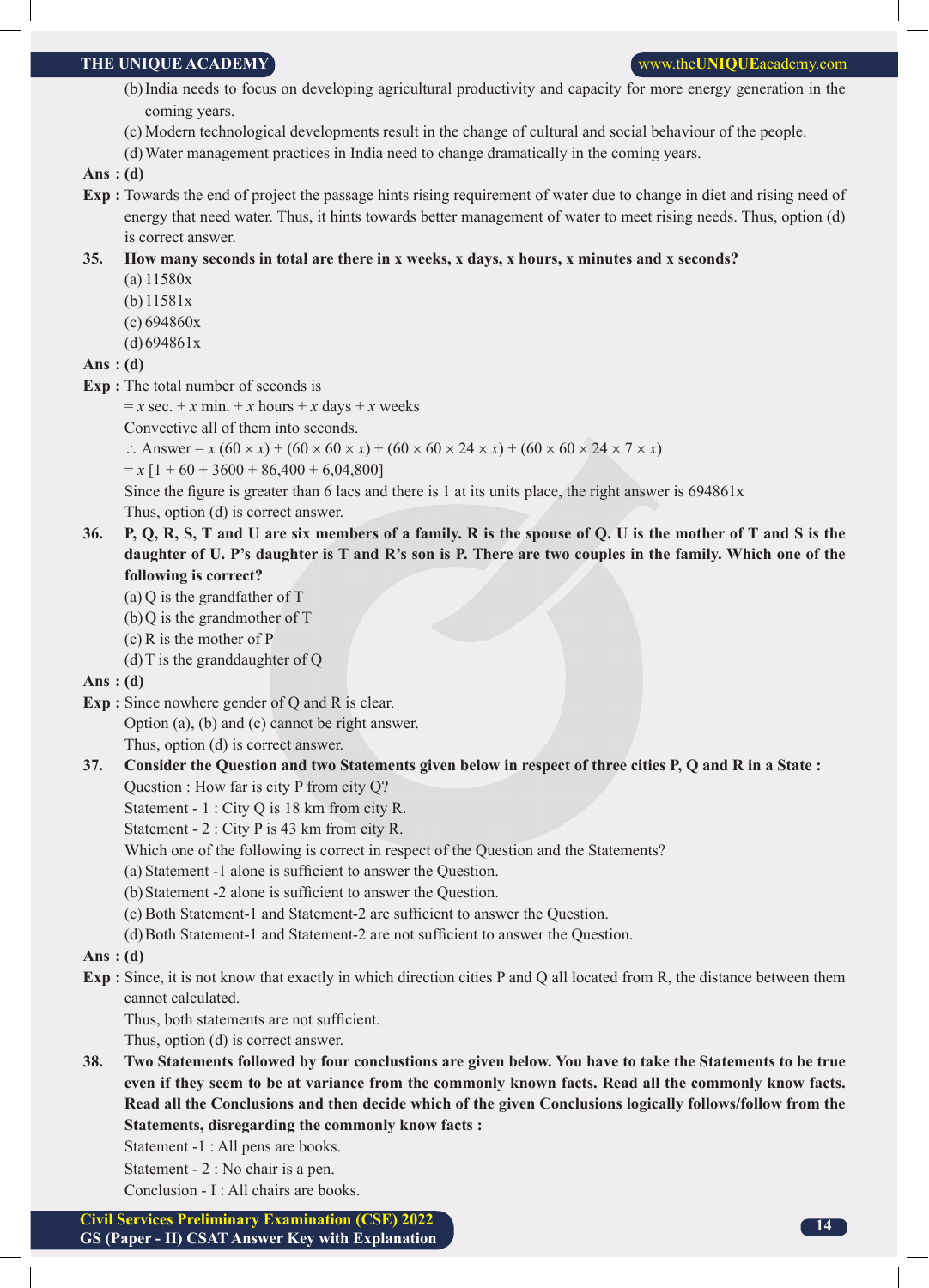Conclusion - II : Some chairs are pens.

- Conclusion III : All books are chairs.
- Conclusion IV : No chair is a book.
- Which one of the following is correct?
- (a) Only Conclusion I
- (b)Only Conclusion II
- (c) Both Conclusion III and Conclusion IV
- (d)None of the Conclusions follows.

#### **Ans : (d)**

**Exp :** From the given statements, diagram can be drawn as follow :



From the above diagram, conclusion 1, 2 and 4 are possibilities. Thus, they are not valid.

Conclusion 3rd is not visible.

Thus, option (d) is correct answer.

**39. Three Statements followed by three Conclusions are given below. You have to take the Statements to be true even if they seem to be at variance from the commonly known facts. Read all the Conclusions and then decide which of the given Conclusions logically follows/follow from the Statements, disregarding the commonly know facts :**

Statement -1 : Some doctors are teachers.

Statement - 2 : All teachers are engineers.

Statement - 3 : All engineers are scientists.

Conclusion - I : Some scientists are doctors.

Conclusion - II : All engineers are doctors.

Conclusion - III : Some engineers are doctors.

Which one of the following is correct?

- (a) Only Conclusion I
- (b)Only Conclusion II
- (c) Both Conclusion I and Conclusion III
- (d)Both Conclusion I and Conclusion II

#### **Ans : (c)**

**Exp :** Diagram can be drawn as follow :

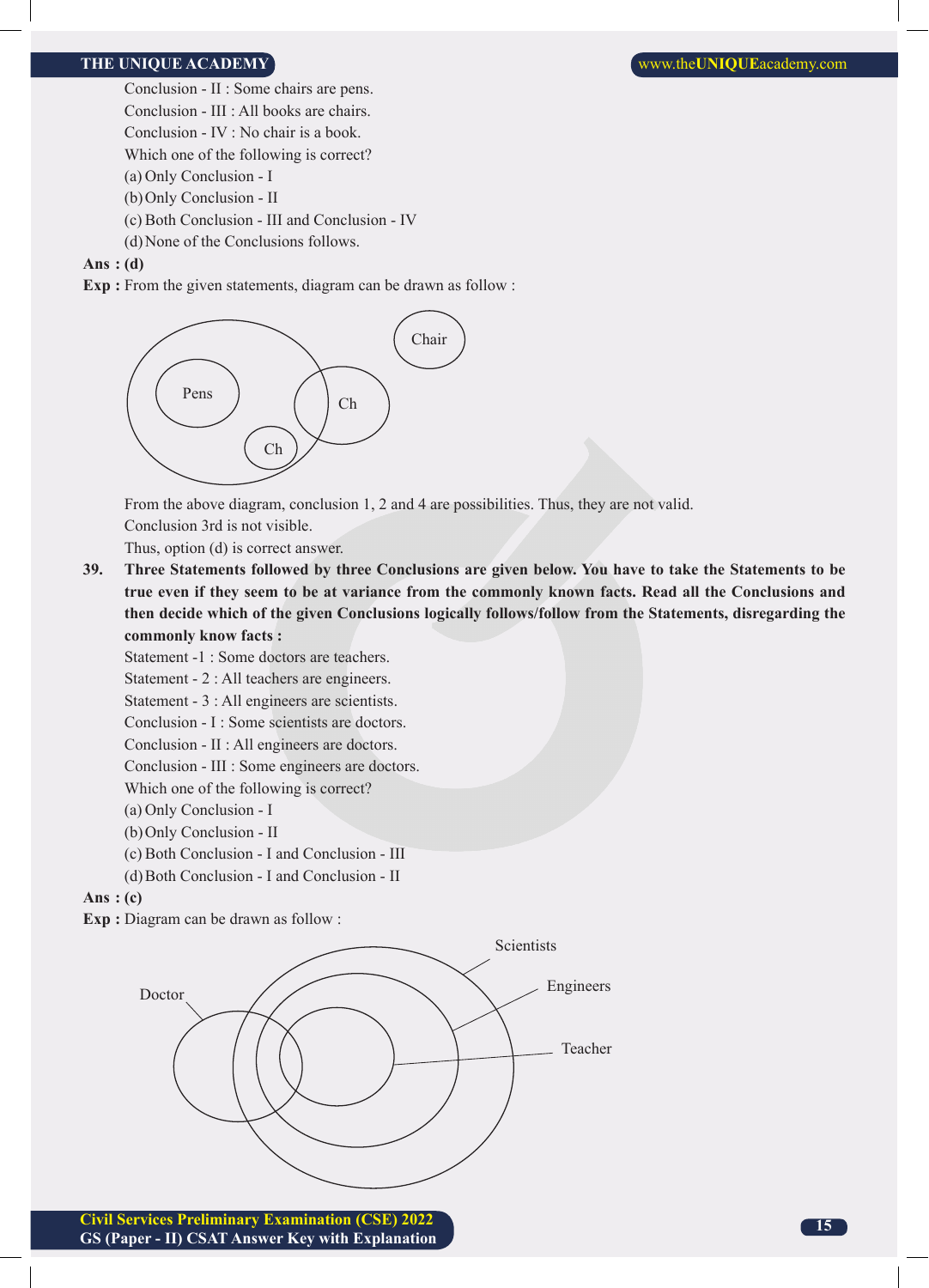From the above diagram only conclusion 1 and 3 are correct. Thus, option (c) is correct answer.

- **40. Eight students A, B, C, D, E, F, G and H sit around a circular table, equidistant from each other, facing the centre of the table, not necessarily in the same order. B and D sit neither adjacent to C nor opposite to C. A sits in between E and D, and F sits in between B and H. Which one of the following is definitely correct?**
	- (a) B sits in between A and G
	- (b)C sits opposite to G.
	- (c) E sits opposite to F
	- (d)None of the above
- **Ans : (b) Exp :**



From the above diagram option (b) is correct answer.

#### **Directions for the following 4 (four) items:**

Read the following **two passages** and answer the items that follow the passages. Your answers to these items should be based on the passage only.

#### **Passage - 1**

For two or three generations past, everincreasing numbers of individuals have been living as workers merely, not as human beings. An excessive amount of labour is rule today in every circle of society, with the result that man's spiritual element cannot thrive. He finds it very difficult to spend his little leisure in serious activities. He does not want to think; or he cannot even if he wants to. He seeks not self-improvement, but entertainment which would enable him to be mentally idle and to forget his usual activities. Therefore, the so-called culture of our age is dependant more on cinema than on theatre, more on newspapers, magazines and crime stories than on serious literature.

#### **41. The passage is based on the idea that**

- (a) man should not work hard
- (b)the great evil of our age is overstrain
- (c) man cannot think well
- (d)man cannot care for his spiritual welfare.

#### **Ans : (d)**

- **Exp :** Option (d) is correct answer because entire passage supports it. Other options do not have clear support in the passage. This question is about main idea.
- **42. Man does not seek self-improvement because he** (a) is not intellectually capable
	- (b)has no time to do so
	- (c) is distracted by materialism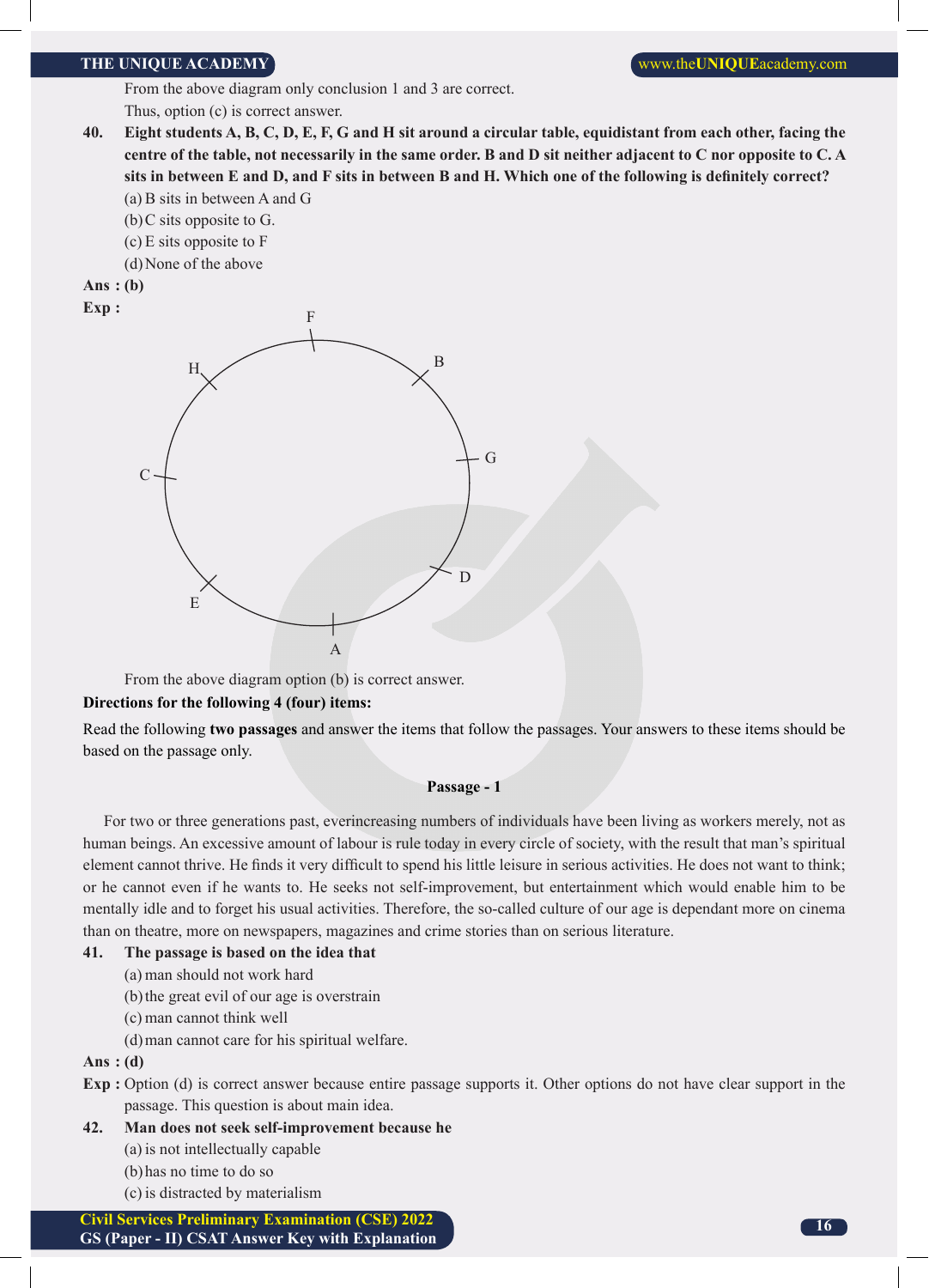(d)loves amusement and is mentally idle.

#### **Ans : (d)**

**Exp** : Option (a) and (c) does not have basis and thus they are incorrect. Option (b) is incorrect because such argument is not made in the passage. On the other hand the passage says, 'He seeks not self-improvement, but entertainment which would enable him to be mentally idle and to forget his usual activities.' Thus, option (d) is correct answer.

#### **Passage - 2**

The demographic dividend, which has begun in India and is expected to last another few decades, is a great window of opportunity. The demographic dividend is basically a swelling in the working age population, which conversely means that the relative ratio of very young and very old will, for a while, be on the decline. From the experience of Ireland and China, we know that this can be a source of energy and an engine of economic growth. The demographic dividened tends to raise a nation's savings rate since in any nation, it is the working age population that is the main saver. And since the savings rate is an important driver of growth, this should help elevate our growth rate. However, the benefits of demographic dividend depend on the quality of the working age population. And this implies bringing back the importance of eduction, acquisition of skills and human capital.

#### **43. Which of the following would invariably happen in a country, when the demographic divided has begun to operate?**

- 1. The number of illiterate people will decrease.
- 2. The ratio of very old and very young will decrease for a while.
- 3. Population growth rate will quickly stabilize.
- Select the correct answer using the code given below.
- (a) 1 and 2 only
- (b)2 only
- (c) 1 and 3 only
- (d)1, 2 and 3

#### **Ans : (b)**

**Exp :** Statement 1 is incorrect because last line says education is important to improve quality of human capital. Thus, by elimination options (a), (c) and (d) are incorrect. Thus, option (b) is correct option.

#### **44. With reference to the passage, which of the following inferences can be drawn?**

- 1. Demographic dividend is an essential condition for a country to rapidly increase its economic growth rate.
- 2. Promotion of higher eduction is an essential condition for a country for its rapid economic growth. Select the correct answer using the code given below.
- (a) 1 only
- (b)2 only
- (c) Both 1 and 2
- (d)Neither 1 nor 2

#### **Ans : (d)**

**Exp :** Both the statements have become wrong due to use of the word 'essential'. Such extreme argument is not made in the passage. Thus, option (d) is correct answer.

#### **45. Five friends P, Q, X, Y and Z purchased some notebooks. The relevant information is given below :**

- 1. Z purchased 8 notebooks more than X did.
- 2. P and Q together purchased 21 notebooks.
- 3. Q purchased 5 notebooks less than P did.
- 4. X and Y together purchased 28 notebooks.
- 5. P purchased 5 notebooks more than X did.

#### If each notebook is priced  $\overline{\tau}$  40, then what is the total cost of all the notebooks?

- $(a) \neq 2,600$
- $(b)$ ₹ 2,400
- $(c) \neq 2,360$
- $(d)$ ₹ 2,320

**Ans : (a)**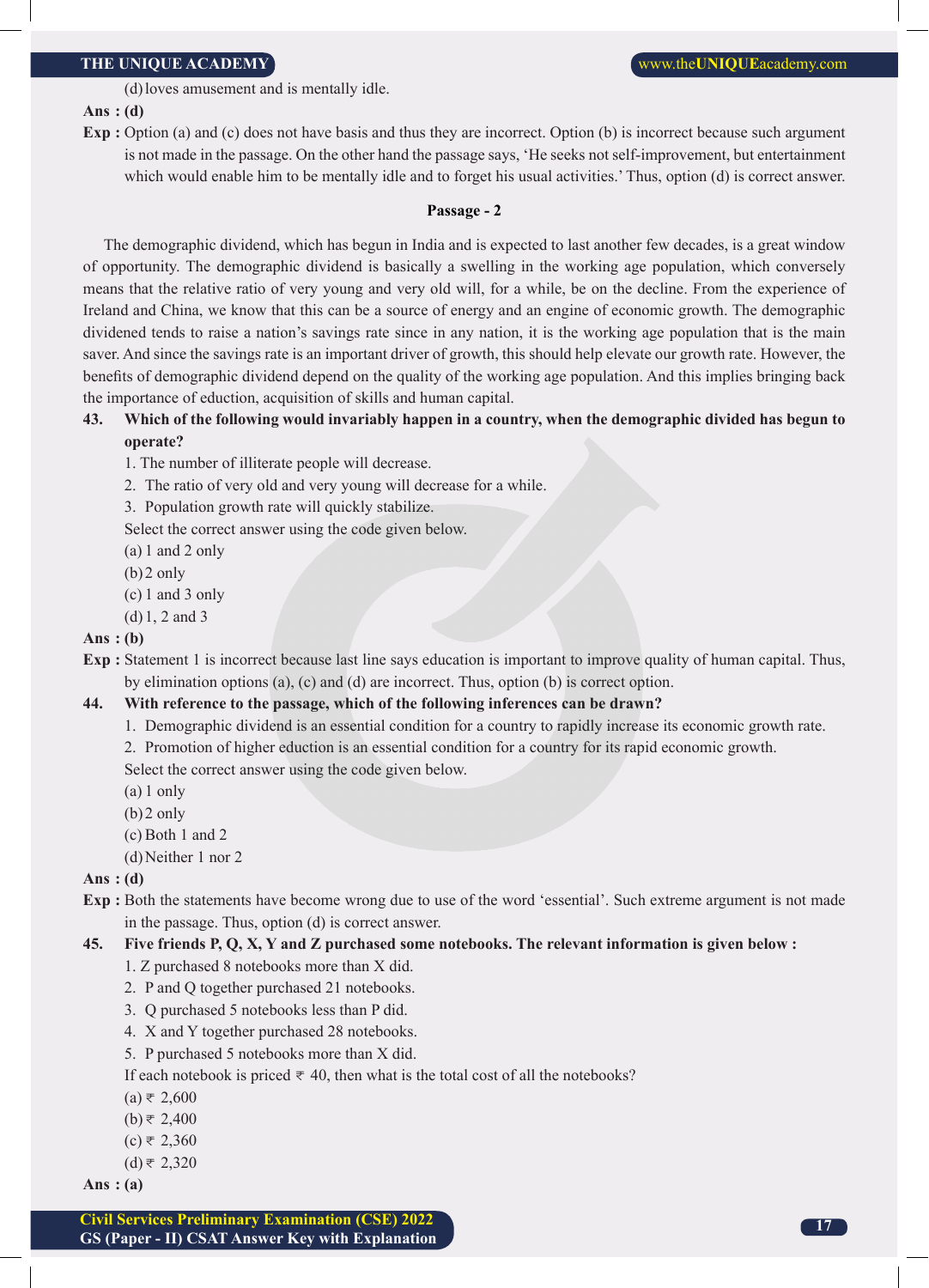**Exp :** According to given information  $Z - X = 8$  ..........(1)  $P + Q = 21$  ......... (2)  $P - Q = 5$  .......... (3)  $X + Y = 28$  ......... (4)  $P - X = 5$  .......... (5) By solving (2) and (3) we get  $2P = 21 + 5 = 26$  $\therefore$  P = 13 ∴ Q = 21 – 13 = 8 [ $\because$  (2)] By keeping P in (5)  $13 - X = 5$  $\therefore$  X = 8 By putting  $X$  in  $(1)$  we get  $\therefore$  Z = 16 By putting  $X$  in  $(4)$  we get  $Y = 20$ Total cost =  $40 \times (P + Q + X + Y + Z)$  $= 40 \times (21 + 28 + 16)$  $= 40 \times 65 = 2600$ Thus, option (a) is the answer.

**46. A man started from home at 14 : 30 hours and drove to village, arriving there when the village clock indicated 15 : 15 hours. After staying for 25 minutes, he drove back by a different route of length 1.25 times the first route at a rate twice as fast reaching home at 16:00 hours. As compared to the clock at home, the village clock is**

(a) 10 minutes slow

- (b)5 minutes slow
- (c) 10 minutes fast
- (d)5 minutes fast

#### **Ans : (d)**

Exp  $:$  Let  $x$  be the distance from home to village.

Total distance travelled  $= x + 1.25x$ 

Total time taken =  $90 - 25 = 65$  min.

Let time taken in first trip as 't'

Speed while going to village =  $\frac{x}{t}$ 

Speed while coming back = 
$$
\frac{2x}{t}
$$

Time taken while coming back =  $\frac{1.25x}{2xt} = \frac{1.25}{2}$  t 1 25*x*  $=\frac{1.25}{2}$ 

Total time = 65 min = 
$$
t + \frac{1.25}{2}t
$$

$$
65 = \frac{3.25}{2}t
$$

∴ t = 40 minute

 Thus, actual time that should be show after 14 : 30 hour is 15 : 10. But village clock shows 15 : 15 hours. Thus, it is 5 minutes fast.

**47. A person X wants to distribute some pens among six children A, B, C, D, E and F. Suppose A gets twice the number of pens received by B, three times that of C, four times that of D, five times that of E and six times**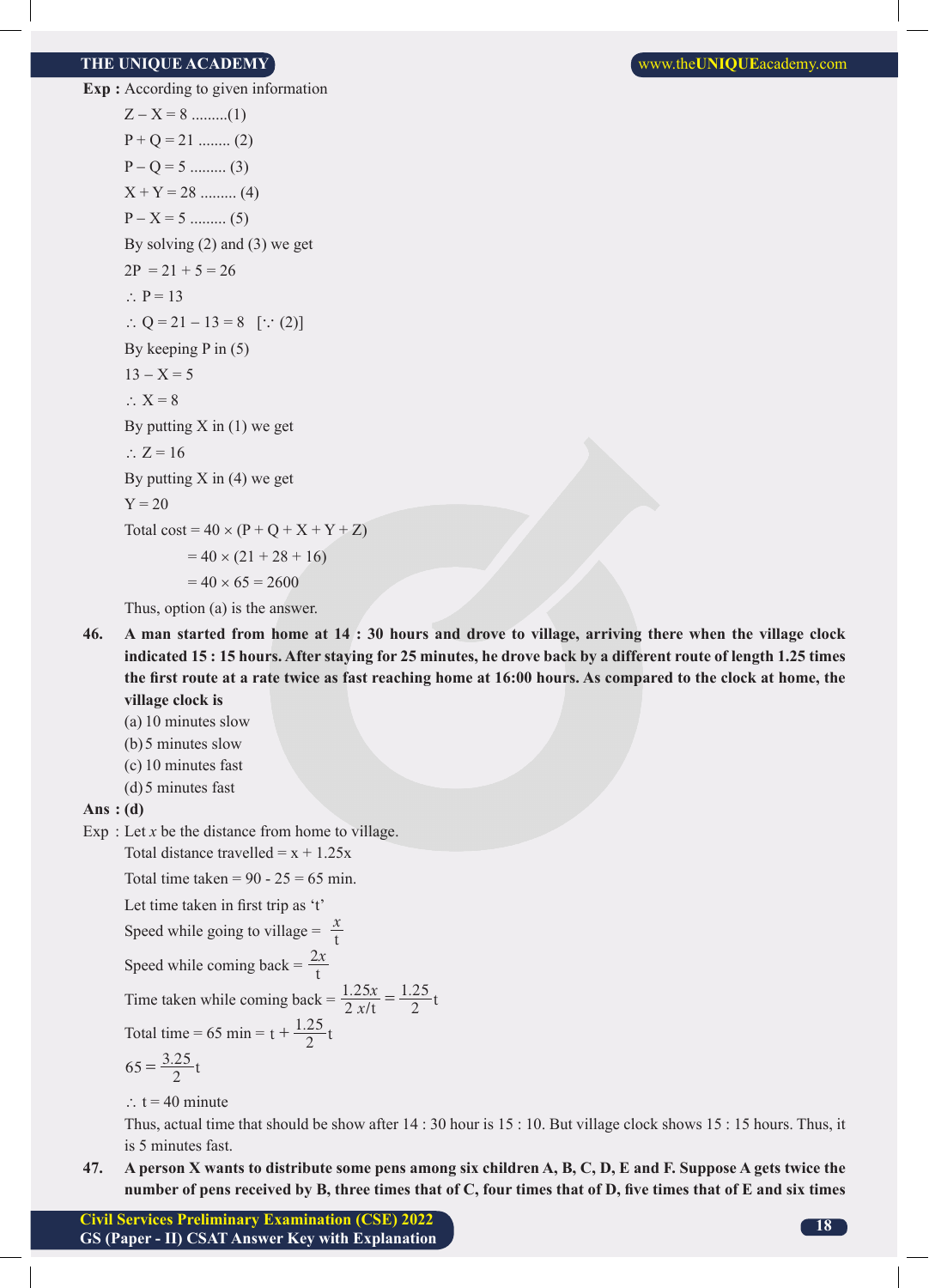#### **THE UNIQUE ACADEMY WE UNIQUE ACADEMY WE UNIQUE WE UNIQUE** academy.com

**that of F. What is the minimum number of pens X should buy so that the number of pens each one gets is an even number?**

(a) 147

(b)150

(c) 294

 $(d)300$ 

**Ans : (c)**

**Exp :** Let A, B, C, D, E and F are the number of Pens got by A, B, C, D, E and F respectively.

∴  $A = 2B = 3C = 4D = 5E = 6F$ 

To get minimum number of pens first calculate LCM of 2, 3, 4, 5 and 6

the number is divisible by

So that A, B, C, D, E and F

LCM of 2, 3, 4, 5 and  $6 = 60$ 

∴ A = 60 then B = 30, C = 20, D = 15

The value of D violates the condition.

∴ Take A =  $120$ 

- ∴ B = 60, C = 40, D = 30, E = 24, F = 20
- ∴ Total no. of pen = A + B + C + D + E + F

$$
= 120 + 60 + 40 + 30 + 24 + 20 = 294
$$

Thus, option (c) is correct answer.

#### **48. Six persons A, B, C, D, E and F are sitting equidistant from each other around a circular table (facing the centre of table)**

Consider the Question and two Statements given below :

Question : Who is sitting on the immediate left of A?

Statement - 1 : B is sitting opposite to C and D is sitting opposite to E.

Statement - 2 : F is sitting on the immediate left of B.

Which one of the following is correct in respect of the Question and the Statements?

(a) Statement - 1 alone is sufficient to answer the Question.

(b)Statement - 2 alone is sufficient to answer the Question.

(c) Both Statement -1 and Statement - 2 are sufficient to answer the Question.

(d)Both Statement -1 and Statement - 2 are not sufficient to answer the Question.

#### **Ans : (c)**

**Exp :** According to statement 1



Thus, above diagram doesn't give exact answer.

Intuitively we can say statement 2 alone does not give exact answer.

Now, draw diagram by using both the statement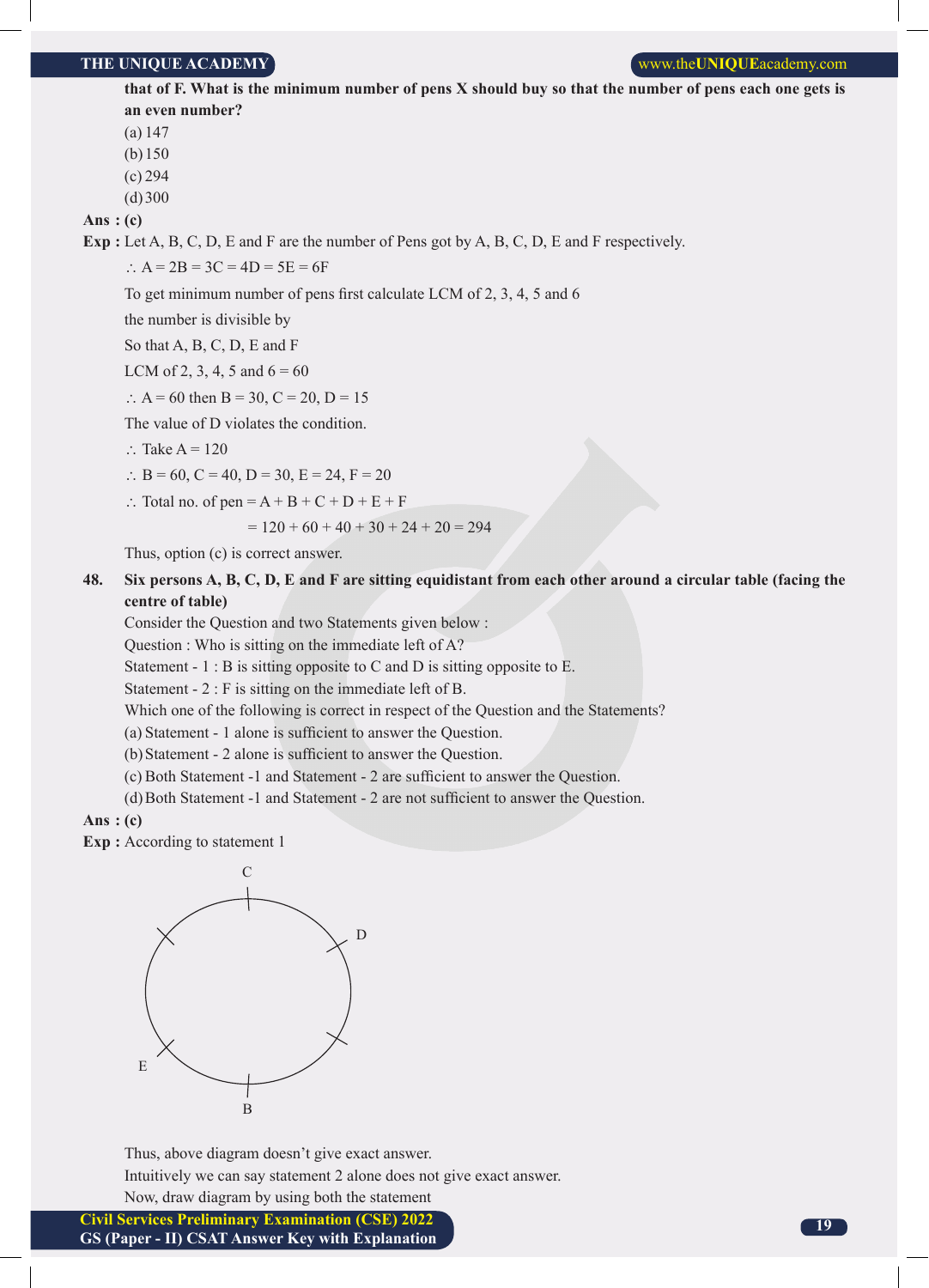

In above diagram, either D or E could be to the immediate to the left of A.

Thus, both statements are not enough to answer the question. Thus, option (d) is correct answer.

#### **49. Consider the Question and two Statements given below :**

Question : What is the age of Manisha?

Statement - 1 : Manisha is 24 years younger than her mother.

Statement - 2 : 5 years later, the ages of Manisha and her mother will be in the ratio 3 : 5

Which one of the following is correct in respect of the Question and the Statements?

(a) Statement -1 alone is sufficient to answer the Question.

(b)Statement -2 alone is sufficient to answer the Question.

(c) Both Statement -1 and Statement - 2 are sufficient to answer the Question.

(d)Both Statement -1 and Statement - 2 are not sufficient to answer the Question.

**Ans : (c)**

**Exp :** Let x and y be the ages of manisha and her mother

According to statement 1

 $y - x = 24$ 

According to statement 2

 $\frac{x}{y}$ 5 3  $\frac{+5}{+5}$  =

5 5

Thus, none of the above statements alone given the volume of *x*. But both together can give it.

Thus, option (c) is correct answer.

#### **50. Six lectures A, B, C, D, E and F, each of one hour duration are scheduled between 8 : 00 a.m. and 2 : 00 p.m.** Consider the Question and two Statements given below :

Question : Which lecture is in the third period?

Statement - 1 : Lecture F is preceded by A and followed by C.

Statement - 2 : There is no lecture after lecture B.

Which one of the following is correct in respect of the Question and the Statements?

(a) Statement - 1 alone is sufficient to answer the Question.

(b)Statement - 2 alone is sufficient to answer the Question.

(c) Both Statement -1 and Statement - 2 are sufficient to answer the Question.

(d)Both Statement -1 and Statement - 2 are not sufficient to answer the Question.

**Ans : (d)**

**Exp :** According to statement 1, the sequence is

- A
	- F
	- C

According to statement 2, the last lecture is B at 1 p.m.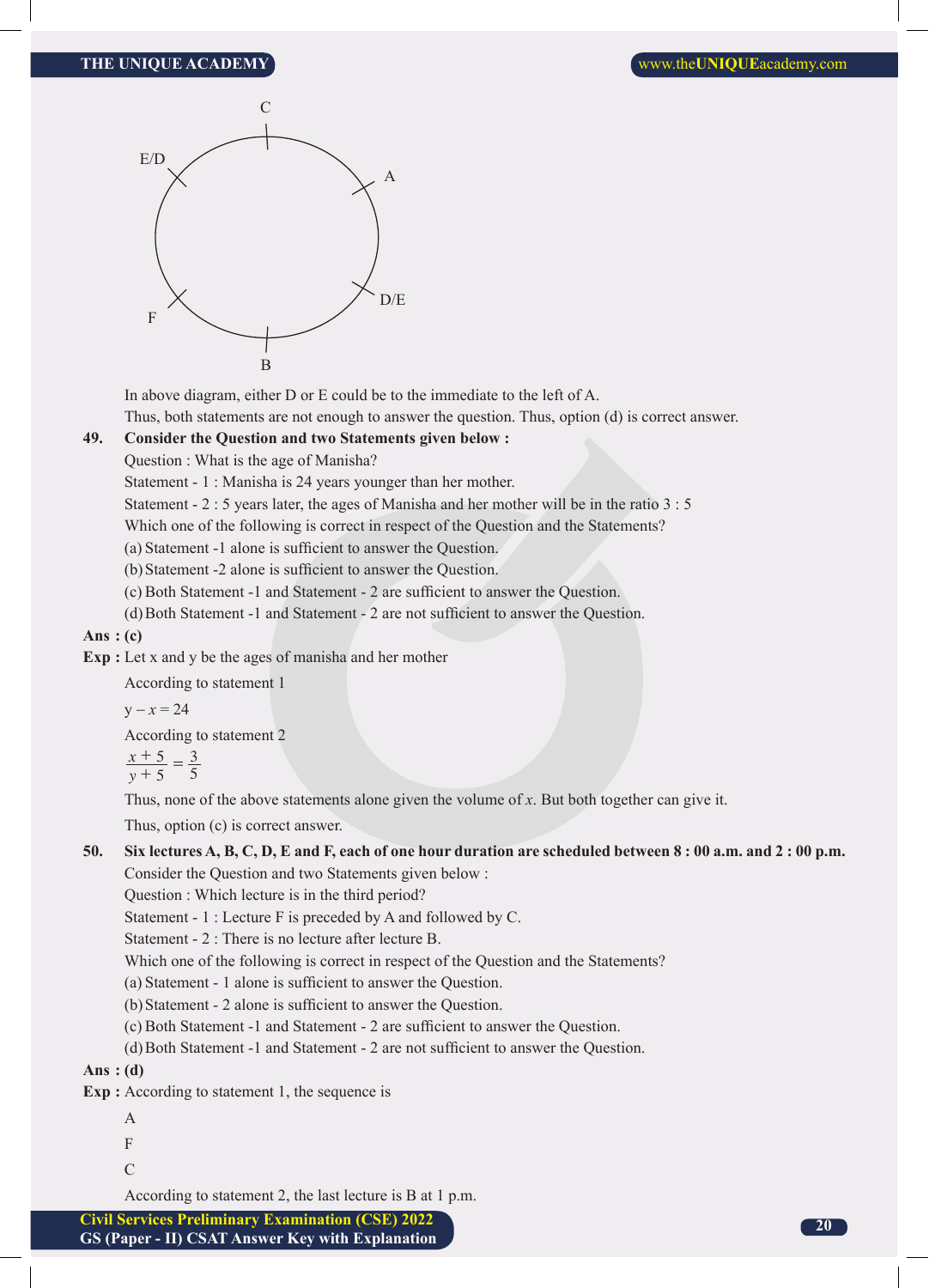Thus, none of the above statements alone does not give answer

By combine both statement.

| 8  | A             |                |               |
|----|---------------|----------------|---------------|
| 9  | F             | $\overline{A}$ |               |
| 10 | $\mathcal{C}$ | F              | A             |
| 11 |               | $\mathcal{C}$  | F             |
| 12 |               |                | $\mathcal{C}$ |
|    | $-E$          | E              | E             |
|    |               |                |               |

Here, we, do not get exact answer.

Thus, option (d) is correct answer.

#### **Directions for the following 3 (three) items:**

Read the following **two passages** and answer the items that follow the passages. Your answers to these items should be based on the passage only.

#### **Passage - 1**

In an economic organization, allowing mankind to benefit by the productivity of machines should lead to a very good life of leisure, and much leisure is apt to be tedious except to those who have intelligent activities and interests. If a leisured population is to be happy, it must be an eductated population, and must be educated with a view to enjoyment as well as to the direct usefulness of technical knowledge.

#### **51. Which of the following statements best reflects the underlying tone of the passage?**

- (a) Only an educated population can best make use of the benefits of economic progress.
- (b)All economic development should be aimed at the creation of leisure.
- (c) An increase in the educated population of a country leads to an increase in the happiness of its people.
- (d)Use of machines should be encouraged in order to create a large leisured population.

#### **Ans : (a)**

**Exp :** Option (b) is incorrect because the passage does not talk about aim of all economic development but rather of how mankind benefit by the productivity of machines and what is the role of education in it. Option (c) has no basis because increase in education and increase in happiness are not necessarily related unless leisured population is educated. Option (d) is incorrect because the emphasis is not on increase in use of machine but educating leisured population so that it can be happy. Thus, option (a) is correct because last line supports it.

#### **Passage - 2**

If presents bring less thrill now that we are grown up, perhaps it is because we have too much already; or perhaps it is because we have lost the fullness of the joy of giving, and with it the fullness of the joy of receiving. Children's fears are poignant, their miseries are acute, but they do not look too forward nor too far backward. Their joys are clear and complete, because they have not yet learnt always to add 'but' to every proposition. Perhaps we are too cautious, too anxious, too sceptical. Perhaps some of our cares would shrink if we thought less about them and entered with more single-minded enjoyment into the happiness that come our way.

#### **52. With reference to the passage, which one of the following statements is correct?**

- (a) It is not possible for adults to feel thrilled by presents.
- (b)There can be more than one reason why adults feel less thrilled by presents.
- (c) The author does not know why adults feel less thrilled by presents.
- (d)Adults have less capacity to feel the joy of loving or being loved.

#### **Ans : (b)**

**Exp :** Option (a) is too extreme to be correct. Option (d) is incorrect because the option does not talk about capacity or less capacity of adult. Rather last line hints towards capacity for single minded enjoyment. Option (c) is not correct because the author talks about various reasons for the situation of adult in which they find themselves. Thus, option (b) is correct answer.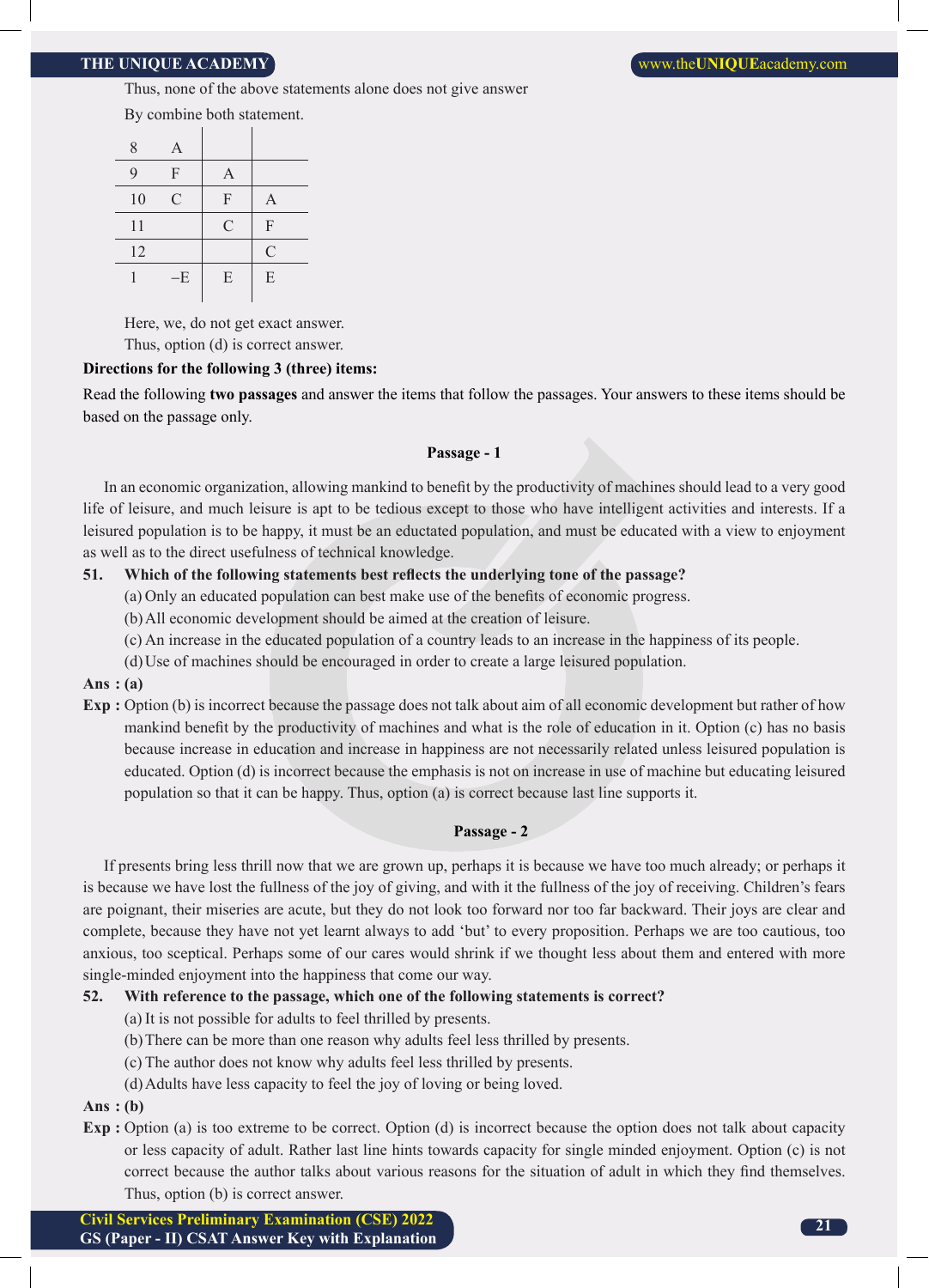- **53. The author of the passage is against.**
	- (a) worrying too much about the past and future.
	- (b)being in the habit of thinking about presents
	- (c) not being thrilled by new things.
	- (d)giving and receiving joy only partially

#### **Ans : (a)**

- **Exp :** Options (b), (c) and (d) are incorrect because they are supported by the arguments of the author who exhorts us to think less about 'what was' and 'what will be'. Thus, option (a) is correct answer.
- **54. Let A, B and C represent distinct non-zero digits. Suppose x is the sum of all possible 3-digit numbers formed by A, B and C without repetition.**

Consider the following statements :

- 1. The 4-digit least value of x is 1332
- 2. The 3-digit greatest value of x is 888.

Which of the above statements is/are correct?

- (a) 1 only
- (b)2 only
- (c) Both 1 and 2
- (d)Neither 1 nor 2

#### **Ans : (a)**

**Exp :** To have least value 3 - digit numbers we have to take 1, 2 and 3 as digits

Thus, 4 - digit least number.

 $123 + 132 + 213 + 231 + 312 + 321 = 1332$ 

Thus, statement 1 is correct.

Now, 3 - digit greatest number we can get is 987

Which is greater than 888.

Thus, statement 2 is incorrect

Thus, option (a) is correct answer.

- **55. There is a numeric lock which has a 3-digit PIN. The PIN contains digits 1 to 7. There is no repetition of digits. The digits in the PIN from left to right are in decreasing order. Any two digits in the PIN differ by at least 2. How many maximum attempts does one need to find out the PIN with certainty?**
	- (a) 6
	- $(b)8$
	- (c) 10
	- (d)12

**Ans : (c)**

**Exp :** The possible combinations of 3 - digit pin are

| 753 742 731 |     | 642 631 531 |  |
|-------------|-----|-------------|--|
| 752 741     | 641 |             |  |

751

Thus, there are 10 possible pins. Thus, 10 attempts are needed.

Thus, option (c) is correct answer.

- **56. There are eight equidistant points on a circle. How many right-angled triangles can be drawn using these points as vertices and taking the diameter as one side of the triangle?**
	- (a) 24
	- (b)16
	- (c) 12
	- $(d)8$
- **Ans : (a)**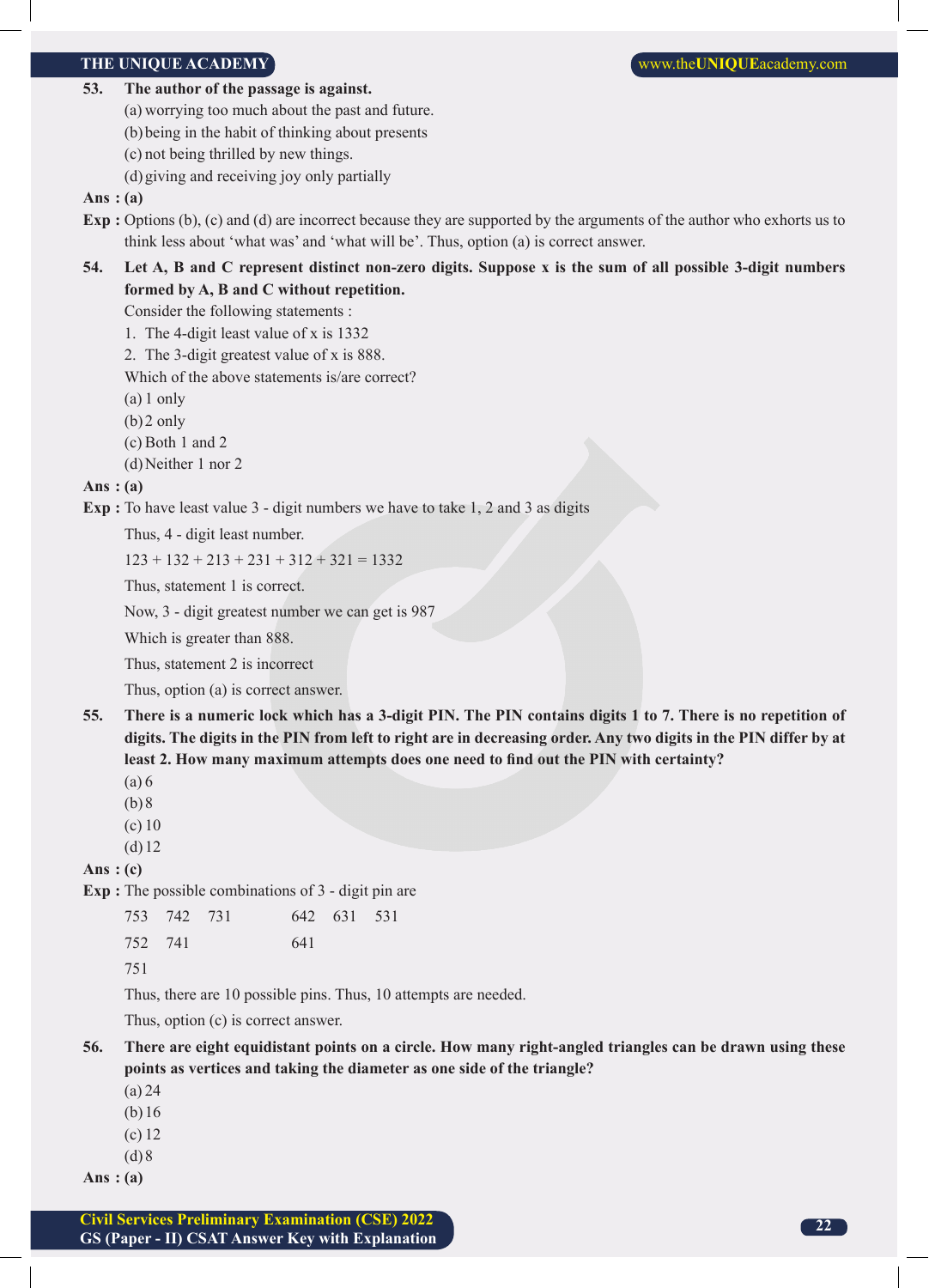**Exp** : One arrangement in a diagram would look like :



 Now for one side AB as diameter, there are 6 right-angled triangles. Now 4 lines like AB can be token as diameters. Thus, total number of right-angled triangles =  $4 \times 6 = 24$ Thus, option (a) is correct answer.

**57. 24 men and 12 women can do a piece of work in 30 days. In how many days can 12 men and 24, women do the same piece of work?**

(a) 30 days

- (b)More than 30 days
- (c) Less than 30 days or more than 30 days
- (d)Data is inadequate to draw any conclusion.

**Ans : (d)**

**Exp :** In this example the work rate of men and that of women are not known.

Thus, data is inadequate to find out the answer.

Thus, option (d) is correct answer.

#### **58. What is the remainder when**

 $91 \times 92 \times 93 \times 94 \times 95 \times 96 \times 97 \times 98 \times 99$  is divided by 1261?

- (a) 3
- (b)2
- (c) 1
- $(d)0$

#### **Ans : (d)**

**Exp :** In this type of example we have to check whether the divisor is a prime number or what are its prime factors.

Thus, 1261 is divisible by 13.

 $1261 = 13 \times 97$ 

Now in a given product 97 is given and  $91 = 13 \times 7$ 

Thus, when we divide the product by 1261 we get 0 as remainder.

Thus, option (d) is correct answer.

#### **59. Consider the following statements in respect of a rectangular sheet of length 20 cm and breadth 8 cm :**

- 1. It is possible to cut the sheet exactly into 4 square sheets.
- 2. It is possible to cut the sheet into 10 triangular sheets of equal area.

Which of the above statements is/are correct?

- (a) 1 only
- (b)2 only
- (c) Both 1 and 2
- (d)Neither 1 nor 2

#### **Ans : (c)**

**Exp** : The rectangular sheet of 20cm  $\times$  8 cm can be exactly let into 4 square sheets consisting of 2 square sheets of 8cm  $\times$  8cm and 2 squares of 4cm  $\times$  4cm as follows :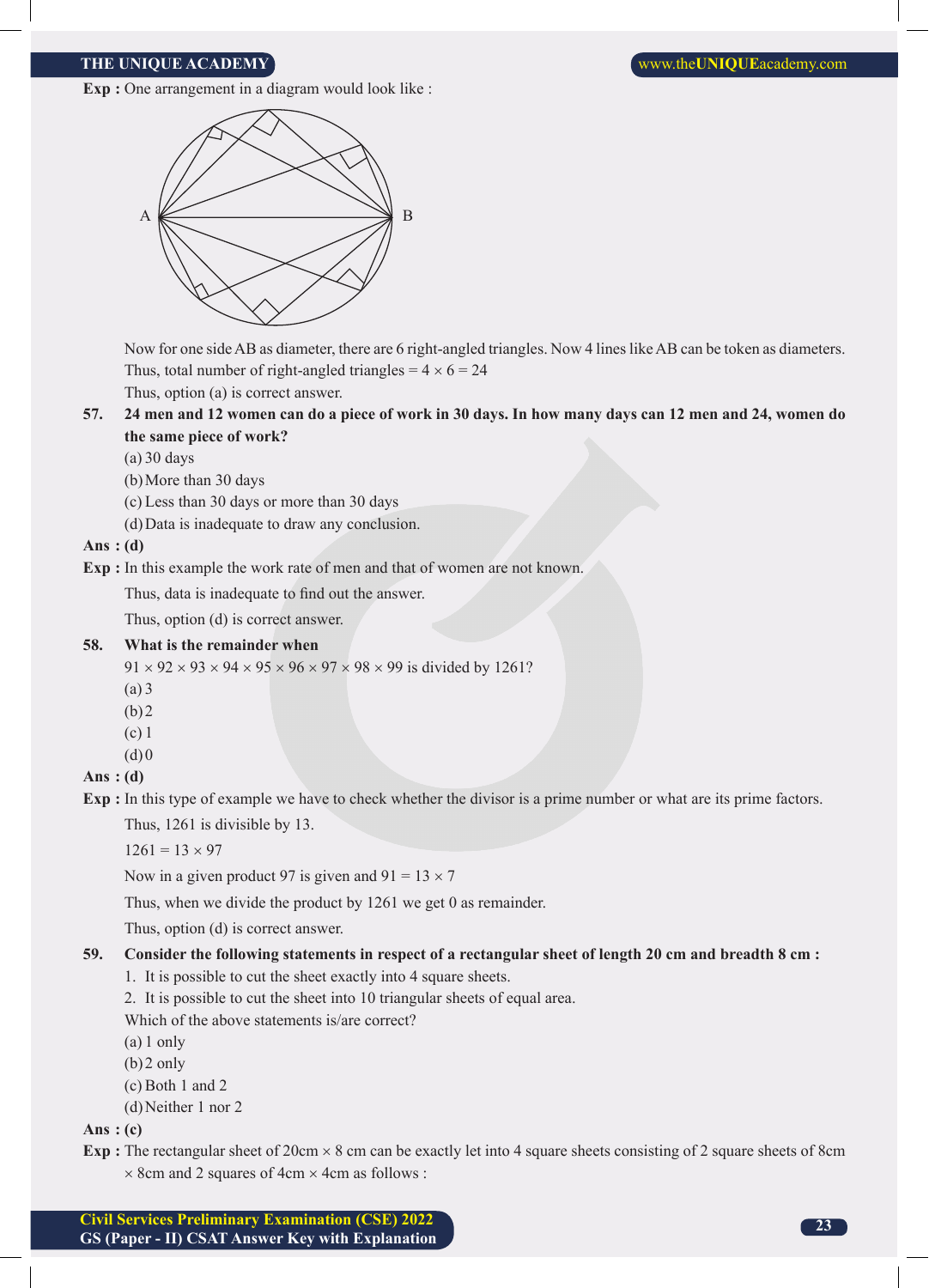

This rectangular sheet can also be cut into 10 triangular sheets of equal area as.



Thus, both the statements are correct.

Thus, option (c) is correct answer.

**60. When 70% of a number x is added to another number y, the sum becomes 165% of the value of z. Which one of the following is correct?**

(a)  $z < x < y$  $(b)x < y < z$ 

- (c)  $y < x < z$
- $(d)$  z < y < x

#### **Ans : (a)**

**Exp :** According to 1st statement

 $0.7x + y = 1.65y$ ∴ 0.7 $x = 0.65y$  $\therefore \frac{x}{y} = \frac{0.6}{0.5}$ *y x* 0.7  $\therefore \frac{x}{y} = \frac{0.65}{0.7}$  $x < y$  ......... (1) According to 2nd statement  $0.6x + z = 1.65z$ 

$$
0.6x = 0.65z
$$

 $\therefore \frac{x}{z} = \frac{0.6}{0.5}$ *z x*  $0.6$  $\therefore \frac{x}{5} = \frac{0.65}{0.6}$ 

```
\therefore x > z ......... (2)
```
from (1) and (2) we can write

$$
z\,{<}\,x\,{<}\,y
$$

Thus, optional (a) is correct answer.

#### **Directions for the following 3 (three) items:**

Read the following **two passages** and answer the items that follow the passages. Your answers to these items should be based on the passage only.

#### **Passage - 1**

The majority of people who fail to accumulate money sufficient for their needs, are generally, easily influenced by the opinions of others. They permit the newspapers and the gossiping neighbours to do their thinking for them. Opinions are the cheapest commodities on the earth. Everyone has a flock of opinions ready to be wished upon by anyone who will accept them. If you are influenced by opinions when you reach decisions, you will not succeed in any undertaking.

#### **61. Which one of the following is implied by the passage?**

- (a) Most of the people do not accumulate money for their needs.
- (b)Most of the people never fail to accumulate money for their needs.
- (c) There are people who fail to accumulate money for their needs.
- (d)There is no need to accumulate money.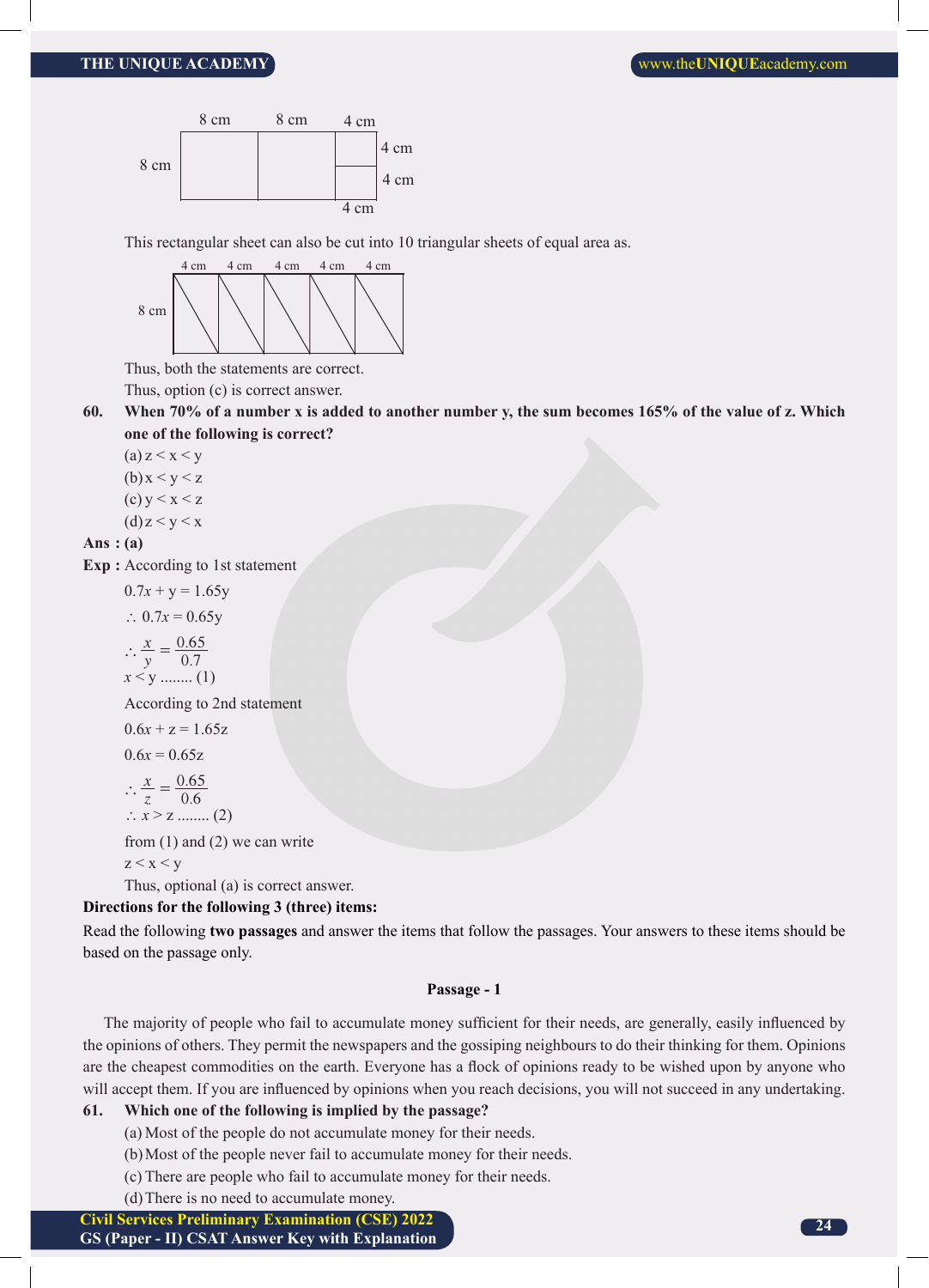#### **Ans : (c)**

**Exp :** Option (a), (b) and (d) do not have basis. Thus, they are incorrect. Option (c) is correct because it is implied in the very first line of the passage. Thus, option (c) is correct answer.

#### **62. What is the main idea of the passage?**

- (a) People should not be influenced by the opinions of others.
- (b)People should accumulate as much money as they can.
- (c) People should neither give nor accept the opinions.
- (d)People will succeed in any undertaking if they do not accept any opinion at all.

#### **Ans : (a)**

**Exp :** Option (b) is incorrect because no such argument is made in the passage. Option (c) and (d) are incorrect because they are too extreme. Option (a) is correct answer because it is hinted towards the end of the passage.

#### **Passage - 2**

"The social order is a sacred right which is the basis of all other rights. Nevertheless, this right does not come from nature, and must therefore be founded on conventions."

#### **63. With reference to the above passage, which of the following statements is/are correct?**

- 1. Conventions are the sources of rights of man.
- 2. Rights of man can be exercised only when there is asocial order.

Select the correct answer using the code given below.

- (a) 1 only
- (b)2 only
- (c) Both 1 and 2
- (d)Neither 1 nor 2

#### **Ans : (c)**

- **Exp :** Both the statements are correct because the passage talks about making conventions the basis of our rights and social order as the basis of all our rights. Thus, option (c) is correct answer.
- **64. Two candidates X and Y contested an election. 80% of voters cast their vote and there were no invalid votes. There was no NOTA (None of the above) option. X got 56% of the votes cast and won by 1440 votes. What is the total number of voters in the voters list?**
	- (a) 15000
	- (b)12000
	- (c) 9600
	- $(d)5000$

**Ans : (a)**

- **Exp :** Let T be the total number of voters
	- ∴ Numbers of votes cast =  $0.8$  T
	- ∴ Difference between votes of X and that of Y
	- $= (0.56 0.44) 0.8$  T (: Y got remaining 44% of votes cast)

 $= 0.12 \times 0.8 \times T = 1440$ 

$$
\therefore \frac{12}{100} \times \frac{8}{10} \times T = 1440 = 12 \times 12 \times 10
$$

$$
\therefore T = 3 \times 5 \times 100 \times 10 = 15000
$$

Thus, option (a) is correct answer.

#### **65. What is the smallest number greater than 1000 that when divided by any one of the numbers 6, 9, 12, 15, 18 leaves a remainder of 3 ?**

- (a) 1063
- (b)1073
- (c) 1083
- (d)1183

**Ans : (c)**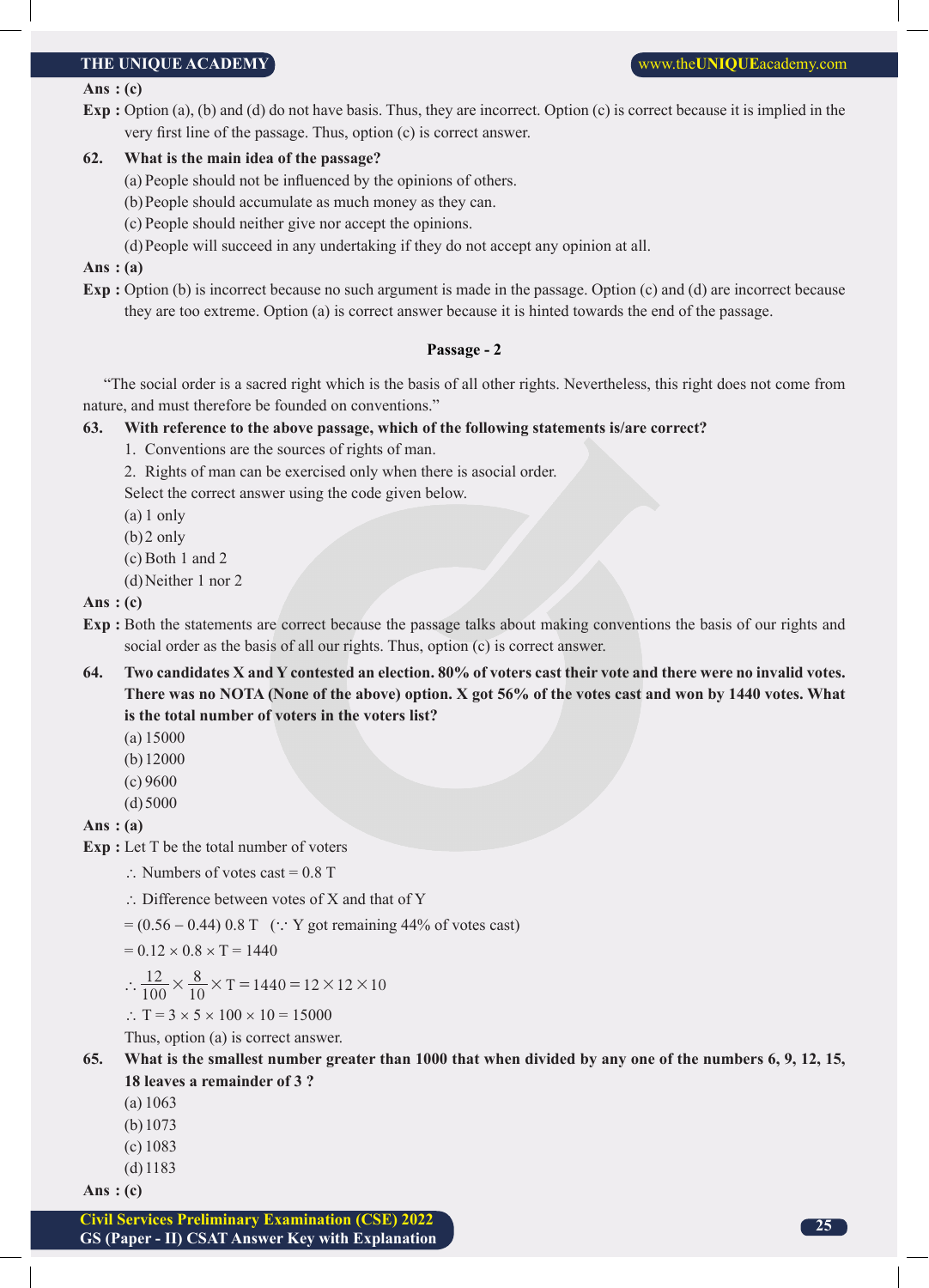**Exp :** First calculate LCM of 6, 9, 12, 15, 18

| $\mathbf{c}$   | 6 | 9 | 12             | 15 | -18                         |  |
|----------------|---|---|----------------|----|-----------------------------|--|
| 3              | 2 | 3 |                | 5  | 6                           |  |
| $\overline{2}$ | 2 |   |                | 5  | $\mathcal{D}_{\mathcal{L}}$ |  |
| $\overline{2}$ |   |   | $\overline{2}$ | 5  |                             |  |
|                |   |   |                | 5  |                             |  |
|                |   |   |                |    |                             |  |
|                |   |   |                |    |                             |  |

 $LCM = 2 \times 2 \times 3 \times 3 \times 5 = 180$ 

Thus, smallest 4 - digit number divisible by 180 is

 $= 180 \times 6 = 1080$ 

The required number is  $= 1080 + 3 = 1083$ 

Thus, option (c) is correct answer.

**66.** Let p be a two-digit number and q be the number consisting of same digits written in reverse order. If  $p \times p$ **q = 2430, then what is the difference between p and q?**

(a) 45

- (b)27
- (c) 18
- $(d)9$

#### **Ans : (d)**

**Exp** : There is '0' at unit's place in 2430.

The digits when multiply each other give '0' at units place

are : 2 and 5 or  $4 \times 5$  or  $8 \times 5$ 

 $25 \times 52 < 2430$ 

 $45 \times 54 = 2430$ 

Thus, answer =  $54 - 45 = 9$ 

Thus, option (d) is correct answer.

#### **67. Consider the following statements in respect of two natural numbers p and q such that p is a prime number and q is a composite number :**

1.  $p \times q$  can be an odd number.

- 2. q/p can be a prime number.
- 3.  $p + q$  can be a prime number.

Which of the above statements are correct?

- (a) 1 and 2 only
- (b)2 and 3 only
- (c) 1 and 3 only
- (d)1, 2 and 3

**Ans : (d)**

**Exp** : For first statement  $p = 3$ ,  $q = 9$ 

 $p \times q = 3 \times 9 = 27$  ....... (1)

For 2nd statement also

 $q_{\ell}$  $p = \frac{9}{3} = 3 \dots (2)$ 

For 3 rd statement  $p = 3$ ,  $q = 8$ 

∴  $p + q = 3 + 8 = 11$  ........ (3)

Thus, all statements are correct.

Thus, option (d) is correct answer.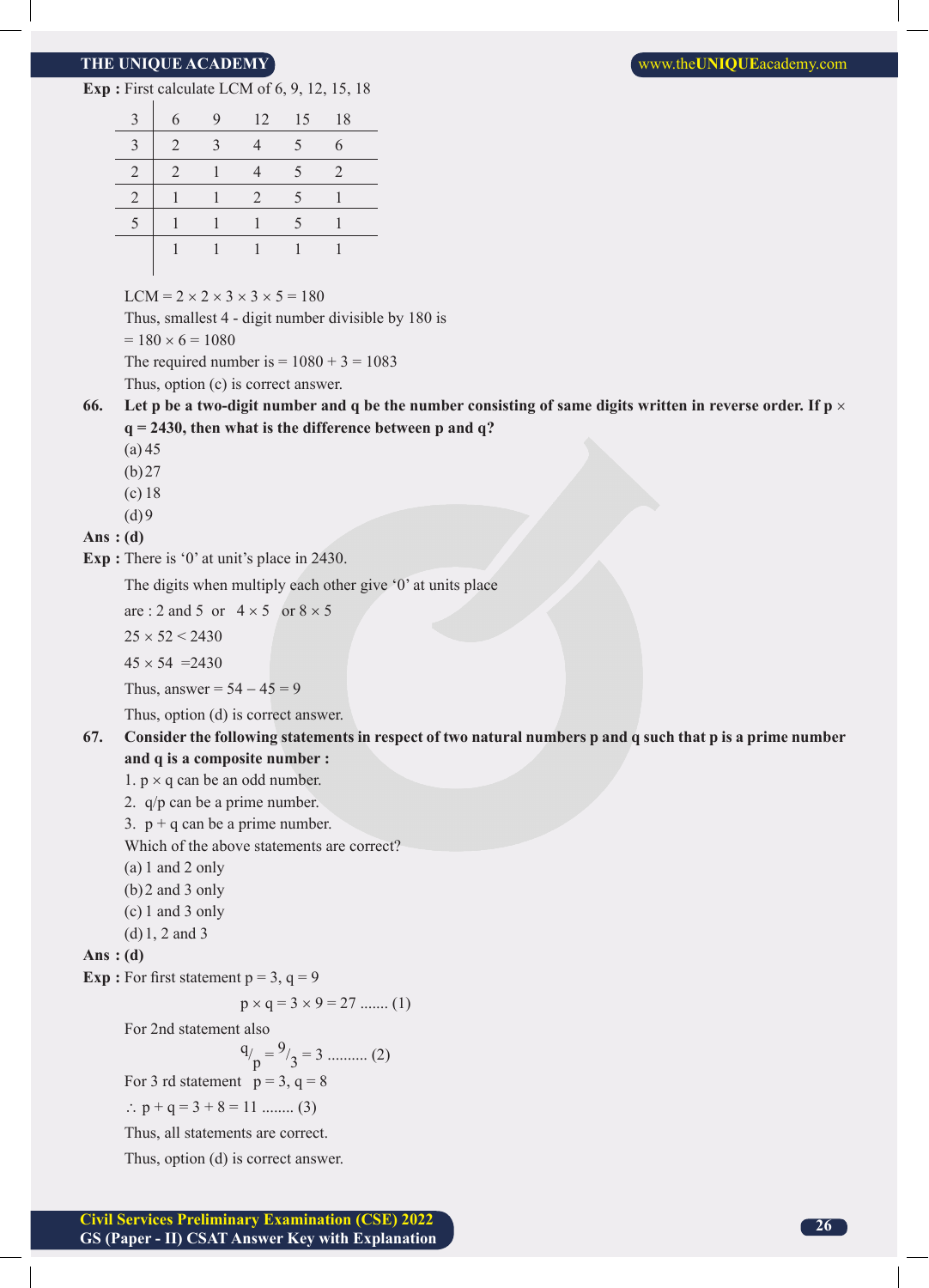#### **68. Consider the following statements :**

- 1. Between 3 : 16 p.m. and 3 : 17 p.m., both hour hand and minute hand coincide.
- 2. Between 4 : 58 p.m. and 4 :59 p.m., both minute hand and second hand coincide.

Which of the above statements is/are correct?

- (a) 1 only
- (b)2 only
- (c) Both 1 and 2
- (d)Neither 1 nor 2

#### **Ans : (a)**

**Exp :** At 3 p.m. hour hand and minute hand are 15 min apart. To coincide minute hand has to cover 15 min more than hour hand. Thus, time required to do it is :

$$
\frac{60}{55} = \frac{T}{15}
$$

$$
\begin{array}{cc}\n & 15 \\
& 60 \times 1\n\end{array}
$$

$$
\therefore T = \frac{60 \times 15}{55} = \frac{180}{11} = 16.36
$$

Thus, statement 1 is correct.

At 5 p.m. both hands are 25 min apart. Thus it is not possible to coincide between 4 : 58 p.m. and 4 : 59 p.m.

Thus, statement 2 is incorrect.

Thus, option (a) is correct answer.

**69. There are two containers X and Y. X contains 100 ml of milk and Y contains 100 ml of water. 20 ml of milk from X is transferred to Y. After mixing well, 20 ml of the mixture in Y is transferred back to X. If m denotes the proportion of milk in X and n denotes the proportion of water in Y, then which one of the following is correct?**

 $(a)$  m = n

- $(b)$ m > n
- $(c)$  m  $\leq$  n
- (d)Cannot be determined due to insufficient data.

#### **Ans : (a)**

**Exp :** After transferring 20 ml of milk from X to Y the mixture in y consists of 20ml of milk and 100ml of water. Thus, their ratio becomes 1 : 5. When 20 ml of mixture is transferred from Y to X it also contains milk to water in the ratio 1 : 5

Thus milk = 
$$
\frac{1}{6} \times 20 = \frac{10}{3}
$$
 ml

water = 
$$
\frac{5}{6} \times 20 = \frac{50}{3}
$$
 ml

Thus, milk in X = 80 + 
$$
\frac{10}{3}
$$
 =  $\frac{250}{3}$ 

Similarly, water in Y = 
$$
100 - \frac{50}{3} = \frac{250}{3}
$$
 ml

Thus, milk in 
$$
X = \frac{250}{3} =
$$
water in Y

Thus, option (a) is correct answer.

- **70. A pie chart gives the expenditure on five different items. A, B, C, D and E in a household. If B, C, D and E**  correspond to 90<sup>0</sup>, 50<sup>0</sup>, 45<sup>0</sup> and 75<sup>0</sup> respectively, then what is the percentage of expenditure on item A? (a) 112/9
	- (b)125/6
	- (c) 155/9
	- (d)250/9

**Ans : (d)**

**Exp** : The expenditure on A in terms of degree of angle is :

 $= 360^0 - (B + C + D + E)$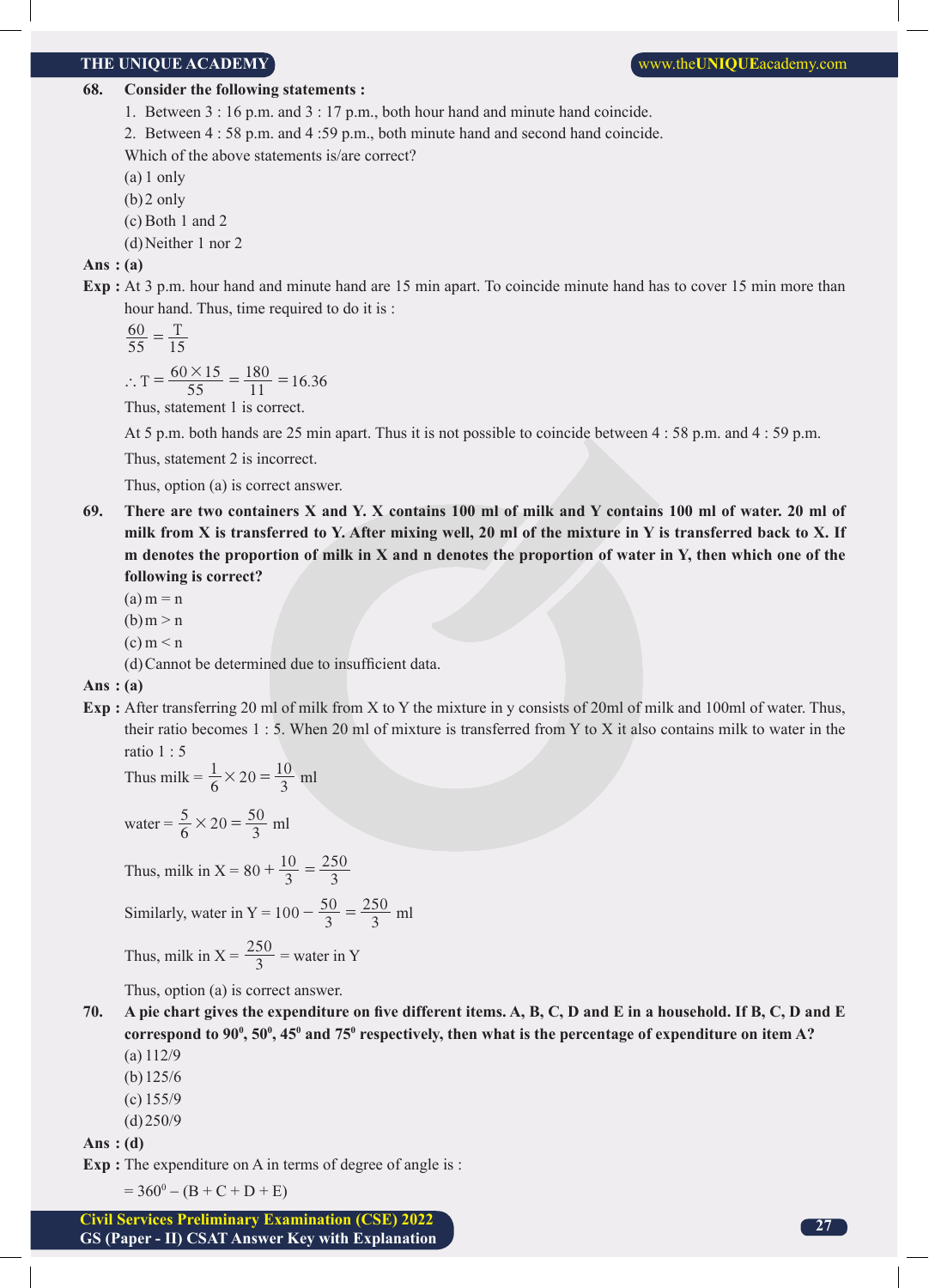$= 360^0 - (90^0 + 50^0 + 45^0 + 75^0)$ 

 $= 360^0 - 260^0 = 100^0$ 

Thus, percentage of expenditure on item A :

 $\frac{100^0}{360^0} \times 100 = \frac{1000}{36}$ 9  $\frac{0}{20}$  × 100 =  $\frac{1000}{36}$  =  $\frac{250}{9}$  $\frac{0}{8}$  × 100 =  $\frac{1000}{36}$  =

Thus, option (d) is correct answer.

#### **Directions for the following 3 (three) items:**

Read the following **two passages** and answer the items that follow the passages. Your answers to these items should be based on the passage only.

#### **Passage - 1**

To encourage research is one of the functions of a university. Contemporary universities have encouraged research, not only in those cases where research is necessary, but on all sorts of entrirely unprofitable subjects as well. Scientific research is probably never completely valueless. However silly and insignificant it may seem, however mechanical and unintelligent the labours of the researchers, there is always a chance that the results may be of value to the investigator of talent, who can use the facts collected for him by uninspired but industrious researchers as the basis of some fruitful generalization. But where research is not original, but consists in the mere rearrangment of existing materials, where its objects is not scientific but literary or historical, then there is a risk of the whole business becoming merely futile.

### **71. The author's assumption about scientific research is that**

- (a) it is never very valuable
- (b)it is sometimes very valuable
- (c) it is never without some value
- (d)it is always very valuable

#### **Ans : (c)**

**Exp :** Since the question is specifically about scientific research, third and fourth statement of the passage support option (c). Thus, option (c) is correct answer. Option (a), (b) and (d) can be eliminated due to word 'very'.

#### **72. According to the author**

- (a) not many research results can be of value to an intelligent investigator
- (b) a research result is always valuable to an intelligent investigator.
- (c) any research result can be of value to an intelligent investigator
- (d) a research result must always be of some value to an intelligent investigator

#### **Ans : (c)**

**Exp :** Option (c) is correct answer because the passage makes use word 'may'. And option makes use of word 'can.' Other options appear extreme. Thus, they are incorrect.

#### **Passage - 2**

How best can the problems of floods and droughts be addressed so that the losses are minimal and the system becomes resilient? In this context, one important point that needs to be noted is that India gets 'too much' water (about 75% of annual precipitation) during 120 days (June to September) and 'too little' for the remaining 245 days. This skewed water availability has to be managed and regulated for its consumption throughout the year.

#### **73. Which one of the following best reflects the practical, rational and lasting solution?**

- (a) Constructing huge concrete storage tanks and canals across the country
- (b)Changing the cropping patterns and farming practices
- (c) Interlinking of rivers across the country
- (d)Buffer stocking of water though dams and recharging aquifers

**Ans : (d)**

**Exp :** Option (a) is incorrect because in what way canals would help is not clear. Moreover, huge concrete storage tanks does not appear practical. Options (b) and (c) are incorrect because they are not the focus of the passage. Option (d) is correct because that appears to be more rational solution in terms of storing excess water got during 120 days.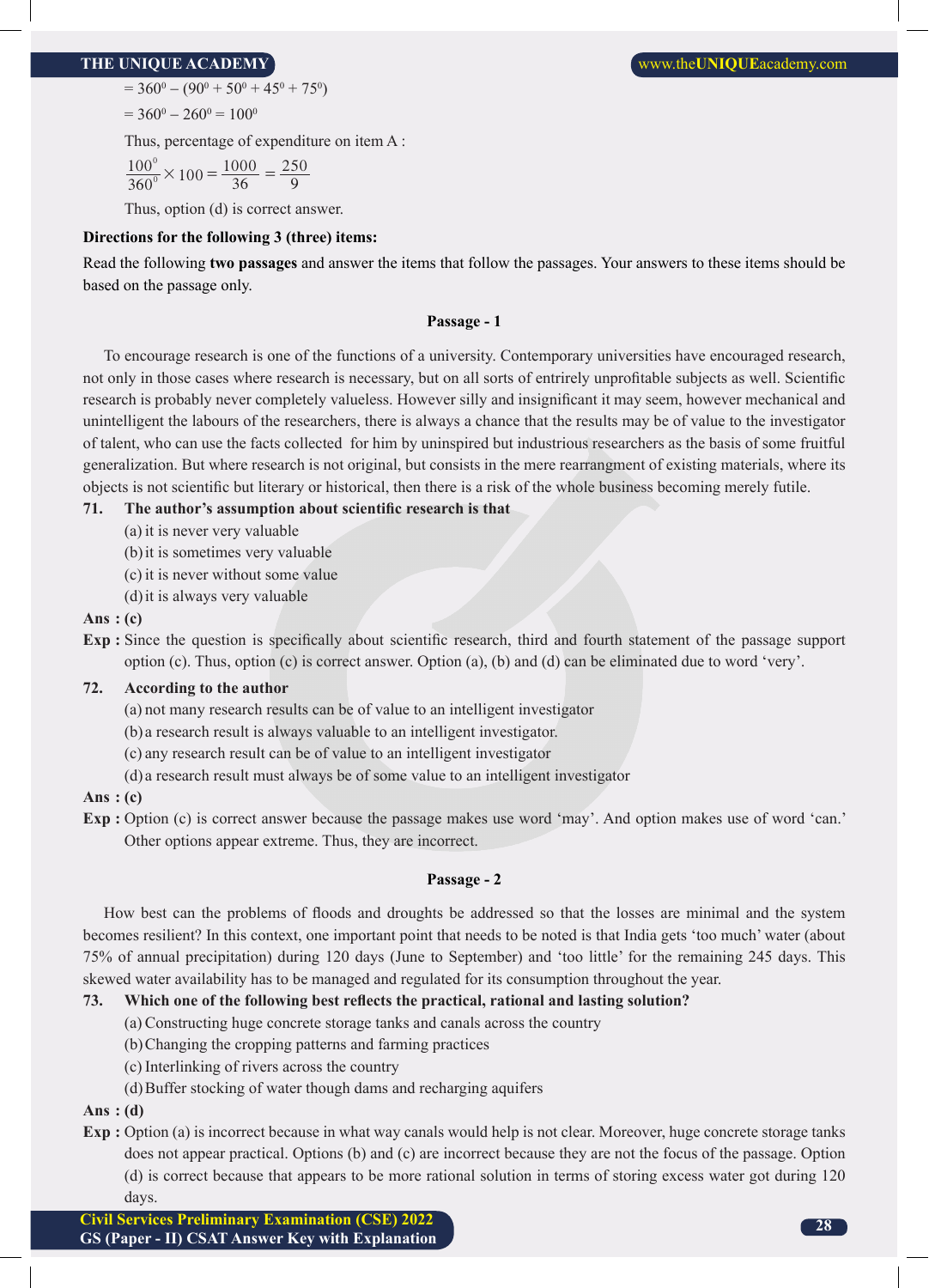74. **If 15**  $\times$  **14**  $\times$  **13**  $\times$  **.....**  $\times$  3  $\times$  2  $\times$  1 = 3<sup>m</sup>  $\times$  n

Where m and n are positive integers, then what is the maximum value of m?

(a) 7

(b)6

 $(c)$  5

 $(d)4$ 

**Ans : (b)**

**Exp :** There are 5 multiples of 3 upto 15.

They are :  $3 \times 1$ ,  $3 \times 2$ ,  $3 \times 3$ ,  $3 \times 4$ ,  $3 \times 5$ 

Thus,

 $\therefore$  3<sup>m</sup> = 3<sup>6</sup> ( $\therefore$  3 × 3 = 9)

∴ m = 6

Thus, option (b) is correct answer.

**75. What is the value of X in the sequence 2, 12, 36, 80, 150, X?**

(a) 248

(b)252

(c) 258

 $(d)262$ 

#### **Ans : (b)**

**Exp :** We can find out the pattern by taking difference between adjacent numbers as they are in an increasing order.

2 12 36 80 150 X = 150 + 102 = 22 10 24 44 70 102 (70 + 32) 14 20 26 32 (26 + 6) 6 6 6

 $X = 252$ 

Thus, option (b) is correct answer.

- **76. One non-zero digit, one vowel and one consonant from English alphabet (in capital) are to be used in forming passwords, such that each password has to start with a vowel and end with a consonant. How many such passwords can be generated?**
	- (a) 105
	- (b)525
	- (c) 945
	- (d)1050

**Ans : (c)**

**Exp :** There are 5 vowels, 9 digits and 21 consonant

Thus, the number of passwords with their combinations :

 $= 5 \times 9 \times 21 = 945$ 

Thus, option (c) is correct answer.

- **77. There are 9 cups placed on a table arranged in equal number of rows and columns out of which 6 cups contain coffee and 3 cups contain tea. In how many ways can they be arranged so that each row should contain at least one cup of coffee?**
	- (a) 18
	- (b)27
	- (c) 54
	- (d)81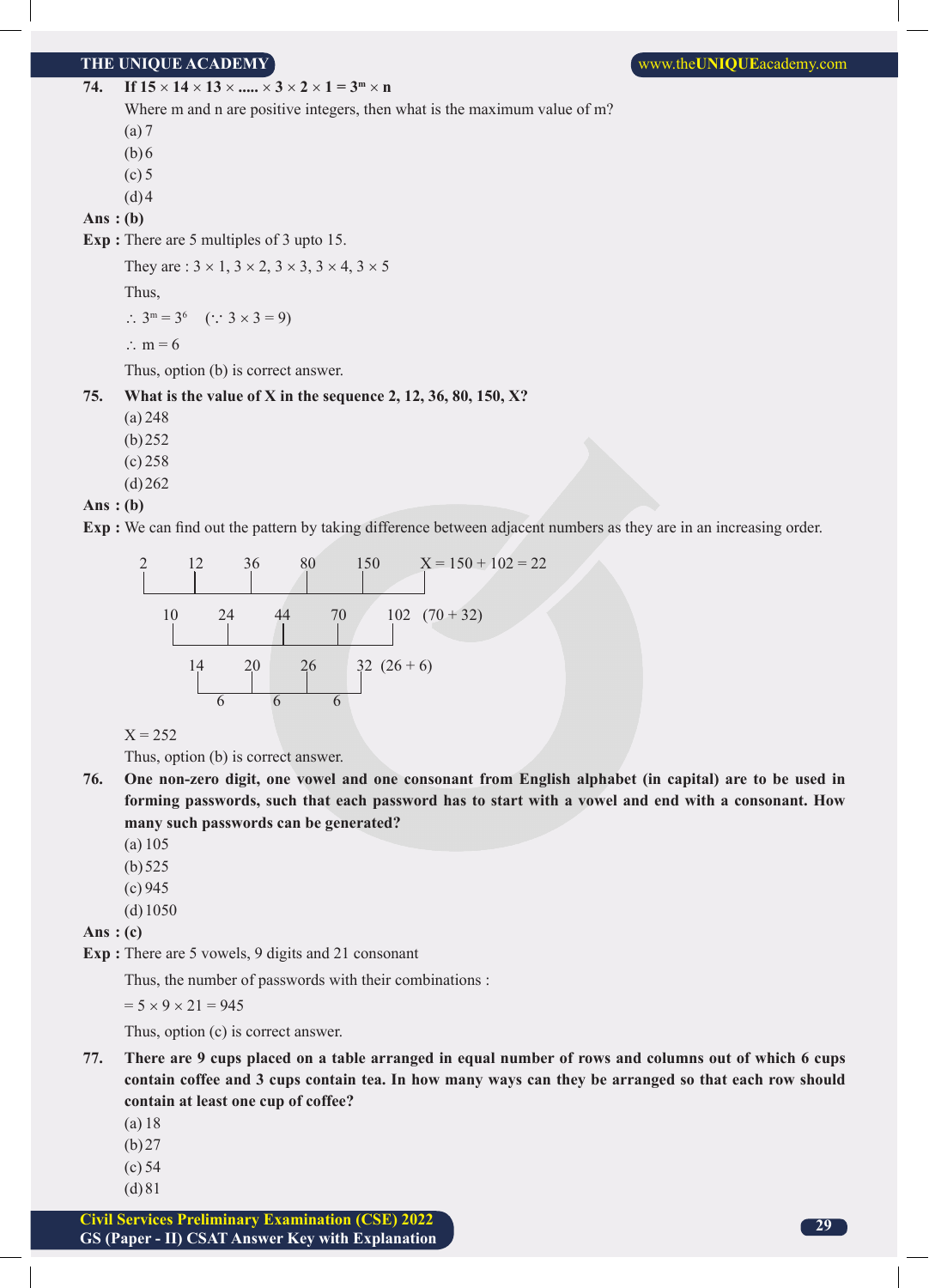#### **THE UNIQUE ACADEMY WE UNIQUE ACADEMY WE UNIQUE** ACADEMY

#### **Ans : (d)**

**Exp :** In this examples 9 cups are arranged in 3 rows and 3 columns

Now 6 cups of coffee with at least 1 cup in each vow can have following possibilities.

Possibility 1

|            | $1 \text{ cup}$                |                                                                     |               | C T T $\rightarrow$ Permutation = 3P <sub>1</sub> = 3                                                   |
|------------|--------------------------------|---------------------------------------------------------------------|---------------|---------------------------------------------------------------------------------------------------------|
|            | 2 cups                         |                                                                     |               | C T T $\rightarrow$ Permutation = $\frac{3P_2}{2!} = 3$                                                 |
|            | 3 cups                         |                                                                     |               | C C C $\rightarrow$ Permutation = $3P_3 = 1$                                                            |
|            |                                | Now such combinations are $\rightarrow$ 3 $\times$ 2 $\times$ 1 = 6 |               |                                                                                                         |
|            |                                |                                                                     |               | Total arrangements of this possibility = $6 \times 3 \times 3 \times 1 = 54$                            |
|            | Now Possibility 2              |                                                                     |               |                                                                                                         |
|            |                                |                                                                     |               | 2 cup C C T $\rightarrow$ Permutation = $\frac{3P_2}{2!} = 3$                                           |
|            | 2 cups                         | C C T                                                               |               | $\rightarrow$ Permutation = 3                                                                           |
|            | 2 cups                         | C C T                                                               | $\rightarrow$ | Permutation $=$ 3                                                                                       |
|            |                                | Now such combinations is only 1                                     |               |                                                                                                         |
|            |                                |                                                                     |               | Thus, total arrangements of this possibility = $3 \times 3 \times 3 = 27$                               |
|            |                                |                                                                     |               | : Number of possible arrangements = $54 + 27 = 81$                                                      |
|            |                                | Thus, option (d) is correct answer.                                 |               |                                                                                                         |
| 78.        |                                |                                                                     |               | The sum of three consecutive integers is equal to their product. How many such possibilities are there? |
|            | (a) Only one                   |                                                                     |               |                                                                                                         |
|            | (b) Only two<br>(c) Only three |                                                                     |               |                                                                                                         |
|            |                                | (d) No such possibility is there                                    |               |                                                                                                         |
| Ans: $(b)$ |                                |                                                                     |               |                                                                                                         |
|            |                                | <b>Exp</b> : Let x be the smallest integer.                         |               |                                                                                                         |
|            |                                | Thus, there integers are x, $x + 1$ , $x + 2$                       |               |                                                                                                         |
|            |                                | Thus, according to given conditions                                 |               |                                                                                                         |
|            |                                | $x \times (x + 1) \times (x + 2) = x + x + 1 + x + 2$               |               |                                                                                                         |
|            |                                | $x (x + 1) (x + 2) = 3x + 3 = 3 (x + 1)$                            |               |                                                                                                         |
|            | $x (x + 2) = 3$                |                                                                     |               |                                                                                                         |
|            | $x^2 + 2x - 3 = 0$             |                                                                     |               |                                                                                                         |
|            | $x + 3x - x - 3 = 0$           |                                                                     |               |                                                                                                         |
|            |                                | $x(x+3)-1(x+3)=0$                                                   |               |                                                                                                         |
|            | $(x-1)(x+3)=0$                 |                                                                     |               |                                                                                                         |
|            | $x=1$ or $x=-3$                |                                                                     |               |                                                                                                         |
|            |                                | Thus, there are two possibilities                                   |               |                                                                                                         |
|            | First $1, 2, 3$                |                                                                     |               |                                                                                                         |
|            |                                | Second $-3, -2, -1$                                                 |               |                                                                                                         |
|            |                                | Thus, option (b) is correct answer.                                 |               |                                                                                                         |
| 79.        | (a) 72                         |                                                                     |               | What is the number of numbers of the form 0.XY, where X and Y are distinct non-zero digits?             |

(b)81

- $(c) 90$
- (d)100

**Ans : (a)**

**Exp :** At the place of X any digit between 1 and 9 can come. And any digit of the remaining 8 digits can come at Y.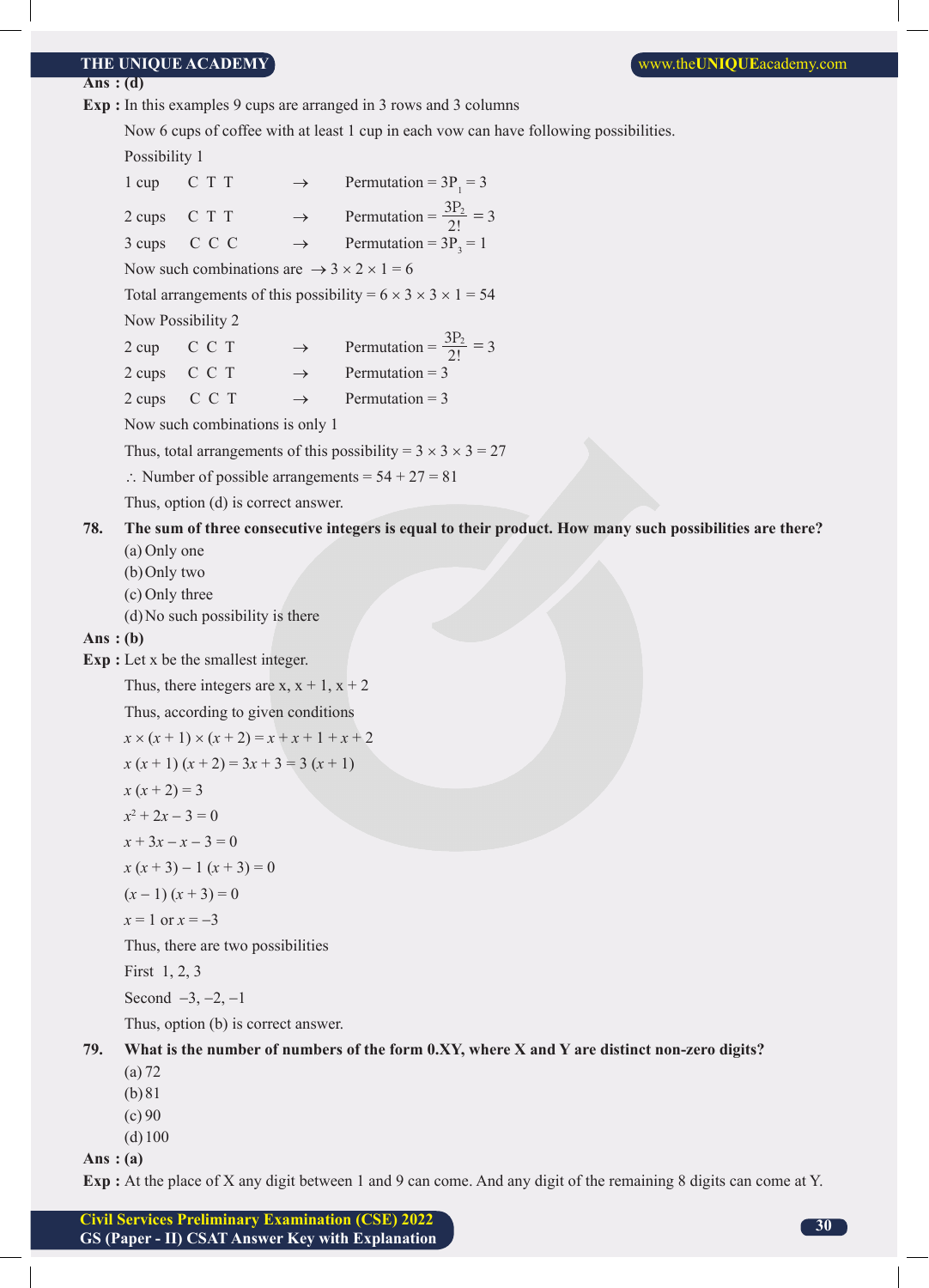#### **THE UNIQUE ACADEMY WE UNIQUE ACADEMY WE UNIQUE** ACADEMY

Thus, the number of such numbers

 $= 9 \times 8 = 72$ 

Thus, option (a) is correct answer.

- **80. The average weight of A, B, C, is 40 kg., the average weight of B, D, E is 42 kg and the weight of F is equal to that of B. What is the average weight of A, B, C, D, E and F?**
	- (a) 40.5 kg
	- (b)40.8 kg
	- (c) 41 kg
	- (d)Cannot be determined as data is inadequate

**Ans : (c)**

**Exp :** According to given data

$$
\frac{A + B + C}{3} = 40
$$
  
\n $\therefore A + B + C = 120$  ...... (1)  
\nSimilarly,  
\n $\frac{B + D + E}{3} = 42$   
\n $\therefore B + D + E = 126$  ...... (2)  
\nAdding (1) and (2)  
\n $A + B + C + B + D + E = 246$   
\nHere,  $B = F$   
\n $\therefore A + B + C + F + D + E = 246$   
\n $\therefore \text{ Average} = \frac{A + B + C + F + D + E}{6} = \frac{246}{6} = 41$ 

Thus, option (c) is correct answer.

回回回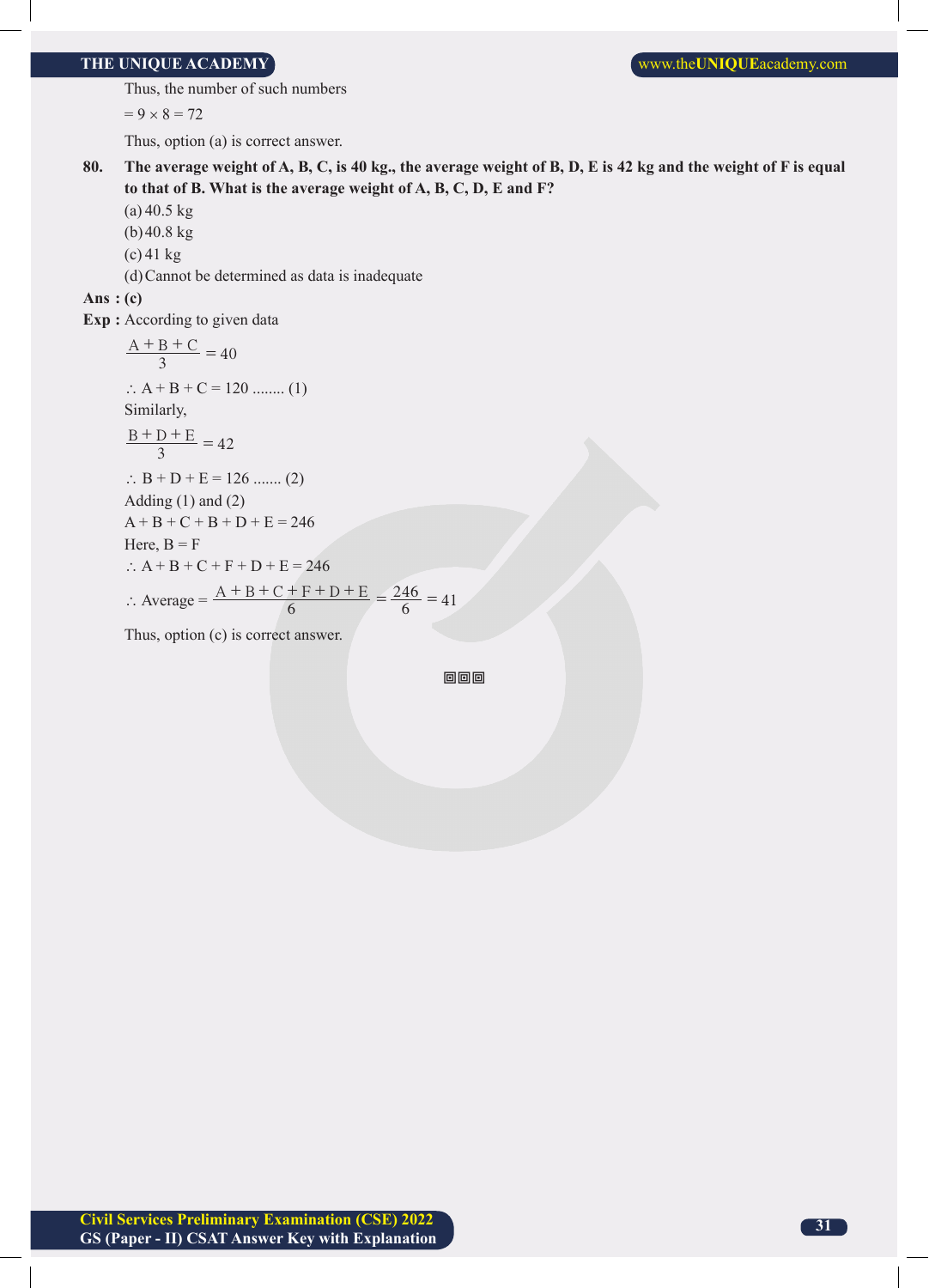GS (Paper-II) CSAT Answer Key with Explanation





Question Booklet Version<br>UNIQUE INSTITUTE OF HIGHER LEARNING PVT LTD

Above Bank of India, opp. F. C. Road, Shivajinagar, Pune 8929920917

www.theuniqueacademy.com

|              | $\mathbf{1}$                                                                                                 | $\overline{2}$                                    | $\overline{3}$ | $\overline{4}$                | 5                                                 | 6                                                 | $\boldsymbol{7}$                                                                                             | $\, 8$                                        | 9            | $10\,$                                                                                                       |
|--------------|--------------------------------------------------------------------------------------------------------------|---------------------------------------------------|----------------|-------------------------------|---------------------------------------------------|---------------------------------------------------|--------------------------------------------------------------------------------------------------------------|-----------------------------------------------|--------------|--------------------------------------------------------------------------------------------------------------|
| $\mathbf{1}$ | $\rm{a}$                                                                                                     | $\rm{a}$                                          | $\mathbf{C}$   | $\rm d$                       | $\rm{a}$                                          | $\rm{a}$                                          | $\mathbf d$                                                                                                  | $\mathbf d$                                   | $\mathbf b$  | $\mathbf{C}$                                                                                                 |
| $11\,$       | $\mathbf{C}$                                                                                                 | $\mathrm{d}% \left\  \mathbf{r}_{i}\right\  ^{2}$ | $\mathbf{a}$   | $\rm{a}$                      | $\mathbf b$                                       | $\mathbf d$                                       | $\mathbf{c}$                                                                                                 | $\rm b$                                       | $\rm d$      | $\mathbf b$                                                                                                  |
| 21           | $\rm d$                                                                                                      | $\mathbf{C}$                                      | $\rm{a}$       | $\mathbf{C}$<br>$\mathcal{L}$ | $\mathrm{d}% \left\  \mathbf{r}_{i}\right\  ^{2}$ | $\boldsymbol{b}$                                  | $\mathbf{C}$                                                                                                 | $\mathrm{d}% \left\  \mathbf{M}\right\  ^{2}$ | $\mathbf{C}$ | $\rm{a}$                                                                                                     |
| 31           | $\mathbf C$                                                                                                  | $\mathbf{C}$                                      | $\rm{a}$       | $\rm d$                       | $\rm d$                                           | $\mathrm{d}% \left\  \mathbf{r}_{i}\right\  ^{2}$ | ${\rm d}$                                                                                                    | $\mathbf d$                                   | $\mathbf C$  | $\boldsymbol{b}$                                                                                             |
| 41           | $\mathrm{d}% \left\  \mathbf{r}^{\prime}\right\  _{A}\leq\mathrm{d}\left\  \mathbf{r}^{\prime}\right\  _{A}$ | ${\rm d}$                                         | $\mathbf b$    | $\rm d$                       | $\rm{a}$                                          | $\mathrm{d}% \left\  \mathbf{r}_{i}\right\  ^{2}$ | $\mathbf{C}$                                                                                                 | $\mathbf{C}$                                  | $\mathbf C$  | $\mathrm{d}% \left\  \mathbf{r}^{\prime}\right\  _{A}\leq\mathrm{d}\left\  \mathbf{r}^{\prime}\right\  _{A}$ |
| 51           | $\rm{a}$                                                                                                     | $\mathbf b$                                       | $\mathbf{a}$   | $\rm{a}$                      | $\mathbf{C}$                                      | $\rm{a}$                                          | $\rm d$                                                                                                      | $\rm d$                                       | $\mathbf C$  | $\rm{a}$                                                                                                     |
| 61           | $\mathbf C$                                                                                                  | $\rm{a}$                                          | $\mathbf{C}$   | $\rm{a}$                      | $\mathbf{C}$                                      | $\mathbf d$                                       | $\mathrm{d}% \left\  \mathbf{r}^{\prime}\right\  _{A}\leq\mathrm{d}\left\  \mathbf{r}^{\prime}\right\  _{A}$ | $\rm{a}$                                      | $\rm{a}$     | $\mathrm{d}% \left\  \mathbf{r}_{i}\right\  ^{2}$                                                            |
| $71\,$       | $\mathbf C$                                                                                                  | $\mathbf{C}$                                      | ${\rm d}$      | $-b$                          | $\boldsymbol{b}$                                  | $\mathbf{c}^-$                                    | $\rm d$                                                                                                      | $\boldsymbol{b}$                              | $\mathbf{a}$ | $\mathbf{C}$                                                                                                 |

UPSC GS Mains Test Series 2022

STARTING FROM 16th June 2022

All India UPSC GS Mains Test Series 2023

STARTING FROM 14th August 2022

UPSC Optional Test Series 2022

# STARTING FROM 12th June 2022

- Available in Online & Offline Modes,
- Comprehensive Syllabus coverage,
- Detailed Discussion After Every Test,
- $\bullet$  Model Answers of All Test,
- Guaranteed Answer Assessment within 8 days.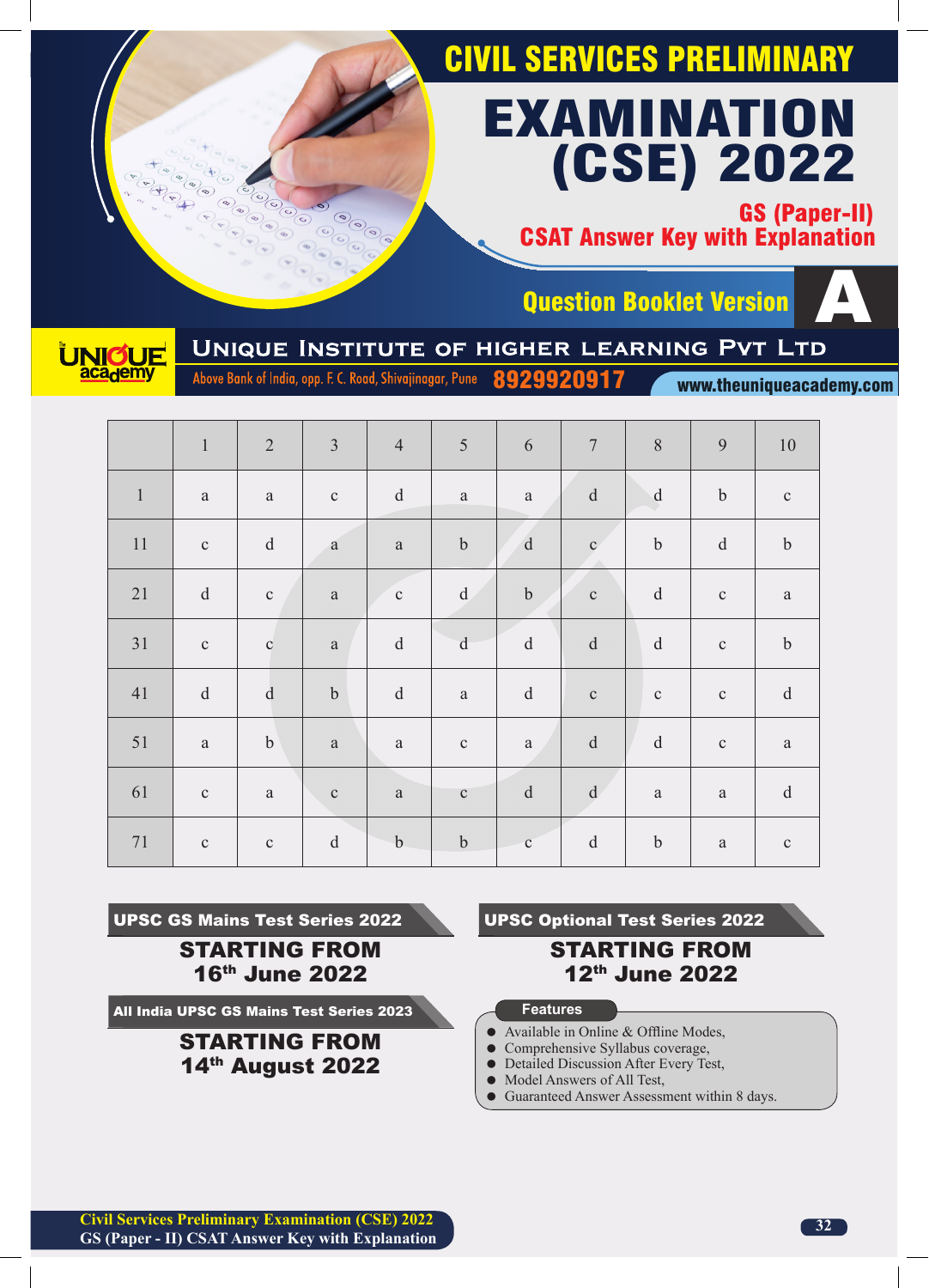GS (Paper-II) CSAT Answer Key with Explanation





Question Booklet Version<br>UNIQUE INSTITUTE OF HIGHER LEARNING PVT LTD

Above Bank of India, opp. F. C. Road, Shivajinagar, Pune 8929920917

www.theuniqueacademy.com

|              | $\mathbf{1}$ | $\overline{2}$                                    | $\overline{3}$   | $\overline{4}$ | 5                                                 | 6                                                 | $\boldsymbol{7}$                                    | $\, 8$                                        | 9                                                 | $10\,$                                            |
|--------------|--------------|---------------------------------------------------|------------------|----------------|---------------------------------------------------|---------------------------------------------------|-----------------------------------------------------|-----------------------------------------------|---------------------------------------------------|---------------------------------------------------|
| $\mathbf{1}$ | $\mathbf C$  | $\mathbf{C}$                                      | $\rm{a}$         | $\rm d$        | $\rm d$                                           | $\rm d$                                           | $\mathbf d$                                         | $\mathbf d$                                   | $\mathbf C$                                       | $\boldsymbol{b}$                                  |
| $11\,$       | ${\rm d}$    | $\mathbf{C}$                                      | $\mathbf{a}$     | $\mathbf C$    | $\mathrm{d}% \left\  \mathbf{r}_{i}\right\  ^{2}$ | $\mathbf b$                                       | $\mathbf{c}^{\prime}$                               | ${\rm d}$                                     | $\mathbf C$                                       | $\rm{a}$                                          |
| 21           | $\mathbf{C}$ | ${\rm d}$                                         | $\rm{a}$         | $\rm{a}$       | $\mathbf b$                                       | $\rm d$                                           | $\mathbf{C}$                                        | $\boldsymbol{b}$                              | $\mathrm{d}% \left\  \mathbf{r}_{i}\right\  ^{2}$ | $\mathbf b$                                       |
| 31           | $\rm{a}$     | $\rm{a}$                                          | $\mathbf{C}$     | $\rm d$        | $\rm{a}$                                          | $\rm{a}$                                          | $\rm d$                                             | $\mathbf d$                                   | $\boldsymbol{b}$                                  | $\mathbf{C}$                                      |
| 41           | $\mathbf{C}$ | $\mathbf{C}$                                      | $\rm d$          | $\mathbf b$    | $\boldsymbol{b}$                                  | $\mathbf{C}$                                      | $\rm d$                                             | $\boldsymbol{b}$                              | $\rm{a}$                                          | $\mathbf C$                                       |
| 51           | $\mathbf C$  | $\rm{a}$                                          | $\mathbf{C}$     | $\rm{a}$       | $\mathbf{C}$                                      | $\mathrm{d}% \left\  \mathbf{r}_{i}\right\  ^{2}$ | $\rm d$                                             | $\rm{a}$                                      | $\rm{a}$                                          | $\mathbf d$                                       |
| 61           | $\rm{a}$     | $\boldsymbol{b}$                                  | $\mathbf{a}$     | $\rm{a}$       | $\mathbf C$                                       | $\rm{a}$                                          | $\mathrm{d}% \left\vert \mathbf{r}\right\vert ^{2}$ | $\mathrm{d}% \left\  \mathbf{M}\right\  ^{2}$ | $\mathbf C$                                       | $\rm{a}$                                          |
| $71\,$       | $\rm d$      | $\mathrm{d}% \left\  \mathbf{r}_{i}\right\  ^{2}$ | $\boldsymbol{b}$ | $\mathbf d$    | $\rm{a}$                                          | d                                                 | $\mathbf{C}$                                        | $\mathbf C$                                   | $\mathbf C$                                       | $\mathrm{d}% \left\  \mathbf{r}_{i}\right\  ^{2}$ |

UPSC GS Mains Test Series 2022

STARTING FROM 16th June 2022

All India UPSC GS Mains Test Series 2023

STARTING FROM 14th August 2022

UPSC Optional Test Series 2022

## STARTING FROM 12th June 2022

- Available in Online & Offline Modes,
- Comprehensive Syllabus coverage,
- Detailed Discussion After Every Test,
- $\bullet$  Model Answers of All Test,
- Guaranteed Answer Assessment within 8 days.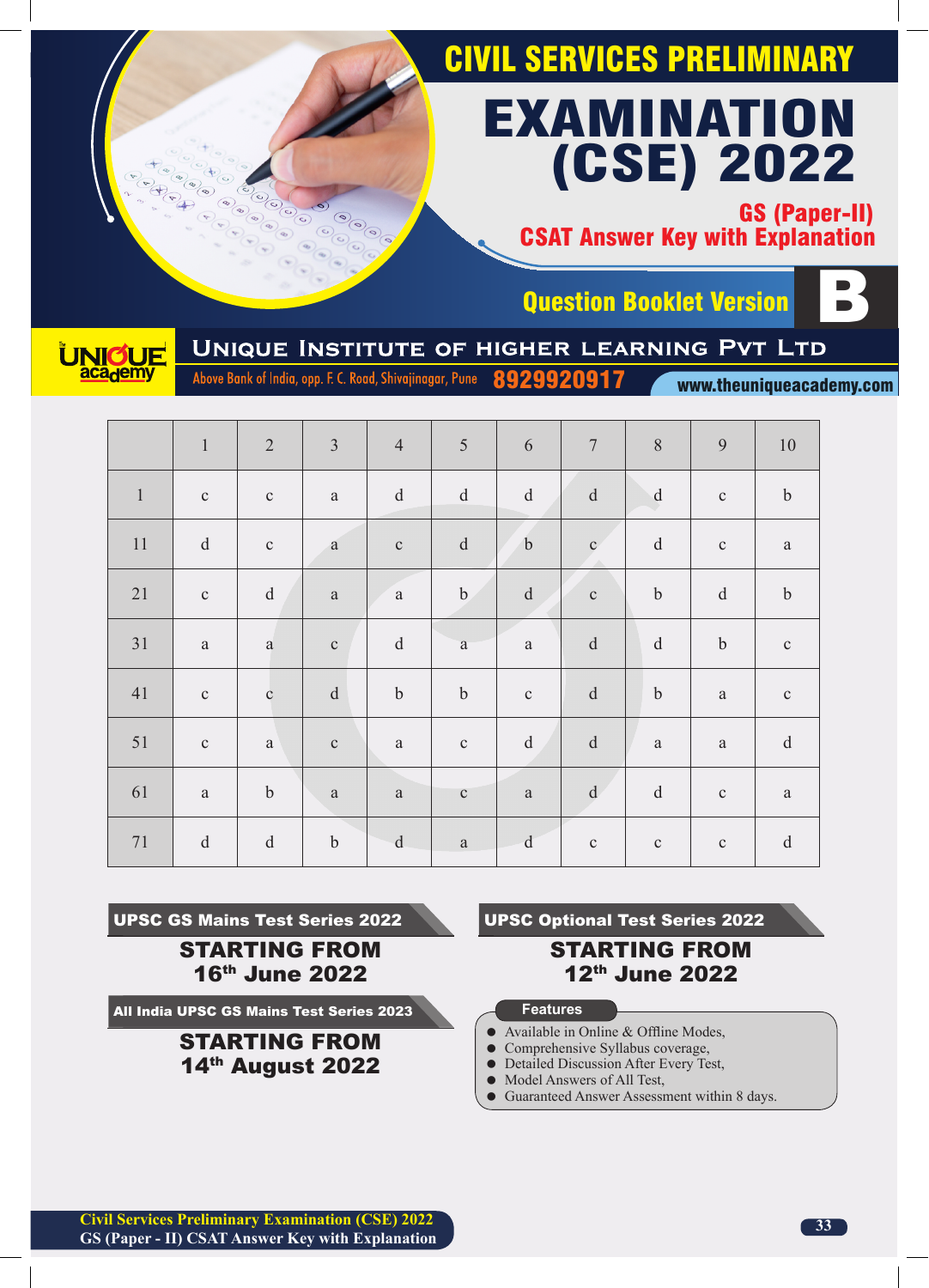GS (Paper-II) CSAT Answer Key with Explanation



Question Booklet Version<br>UNIQUE INSTITUTE OF HIGHER LEARNING PVT LTD C

Above Bank of India, opp. F. C. Road, Shivajinagar, Pune 8929920917

www.theuniqueacademy.com

|              | $\,1\,$                                                                                                      | $\overline{2}$                                    | $\overline{3}$ | $\overline{4}$ | 5                                                 | $\sqrt{6}$                                        | $\overline{7}$                                    | 8                                             | 9                                                 | $10\,$                                                                                                       |
|--------------|--------------------------------------------------------------------------------------------------------------|---------------------------------------------------|----------------|----------------|---------------------------------------------------|---------------------------------------------------|---------------------------------------------------|-----------------------------------------------|---------------------------------------------------|--------------------------------------------------------------------------------------------------------------|
| $\mathbf{1}$ | $\mathbf d$                                                                                                  | $\mathbf C$                                       | $\rm{a}$       | $\mathbf C$    | $\rm d$                                           | $\boldsymbol{b}$                                  | $\mathbf{C}$                                      | ${\bf d}$                                     | $\mathbf C$                                       | $\rm{a}$                                                                                                     |
| 11           | $\rm{a}$                                                                                                     | $\rm{a}$                                          | $\mathbf c$    | $\rm d$        | $\rm{a}$                                          | $\mathbf{a}$                                      | $\mathrm{d}% \left\  \mathbf{r}_{i}\right\  ^{2}$ | $\mathrm{d}% \left\  \mathbf{M}\right\  ^{2}$ | $\mathbf b$                                       | $\mathbf C$                                                                                                  |
| 21           | $\mathbf{C}$                                                                                                 | $\mathbf{C}$                                      | $\mathbf{a}$   | $\mathbf{d}$   | $\mathrm{d}% \left\  \mathbf{r}_{i}\right\  ^{2}$ | $\rm d$                                           | $\rm d$                                           | $\rm d$                                       | $\mathbf C$                                       | $\mathbf b$                                                                                                  |
| 31           | $\mathbf{C}$                                                                                                 | $\mathbf{d}$                                      | $\mathbf{a}$   | $\rm{a}$       | $\mathbf{b}$                                      | $\mathrm{d}% \left\  \mathbf{M}\right\  ^{2}$     | $\mathbf{C}$                                      | $\boldsymbol{b}$                              | $\mathrm{d}% \left\  \mathbf{r}_{i}\right\  ^{2}$ | $\boldsymbol{b}$                                                                                             |
| 41           | $\mathbf C$                                                                                                  | $\rm{a}$                                          | $\mathbf C$    | $\rm{a}$       | $\mathbf C$                                       | $\mathrm{d}% \left\  \mathbf{M}\right\  ^{2}$     | $\rm d$                                           | $\rm{a}$                                      | $\mathbf{a}$                                      | $\rm d$                                                                                                      |
| 51           | $\mathrm{d}% \left\  \mathbf{r}^{\prime}\right\  _{A}\leq\mathrm{d}\left\  \mathbf{r}^{\prime}\right\  _{A}$ | $\mathrm{d}% \left\  \mathbf{r}_{i}\right\  ^{2}$ | $\bf b$        | $\mathbf{d}$   | $\rm{a}$                                          | $\mathrm{d}% \left\  \mathbf{r}_{i}\right\  ^{2}$ | $\mathbf{C}$                                      | $\mathbf C$                                   | $\mathbf C$                                       | $\mathrm{d}% \left\  \mathbf{r}^{\prime}\right\  _{A}\leq\mathrm{d}\left\  \mathbf{r}^{\prime}\right\  _{A}$ |
| 61           | $\mathbf C$                                                                                                  | $\mathbf{C}$                                      | ${\rm d}$      | $\mathbf b$    | $\mathbf b$                                       | $\mathbf{C}$                                      | $\mathrm{d}% \left\  \mathbf{r}_{i}\right\  ^{2}$ | $\boldsymbol{b}$                              | $\rm{a}$                                          | $\mathbf C$                                                                                                  |
| $71\,$       | $\rm{a}$                                                                                                     | $\boldsymbol{b}$                                  | $\rm{a}$       | $\rm{a}$       | $\mathbf C$                                       | $\mathbf{a}$                                      | $\rm d$                                           | $\rm d$                                       | $\mathbf C$                                       | $\rm{a}$                                                                                                     |

UPSC GS Mains Test Series 2022 STARTING FROM

16th June 2022

All India UPSC GS Mains Test Series 2023

STARTING FROM 14th August 2022

UPSC Optional Test Series 2022

# STARTING FROM 12th June 2022

- Available in Online & Offline Modes,
- Comprehensive Syllabus coverage,
- Detailed Discussion After Every Test,
- $\bullet$  Model Answers of All Test,
- Guaranteed Answer Assessment within 8 days.